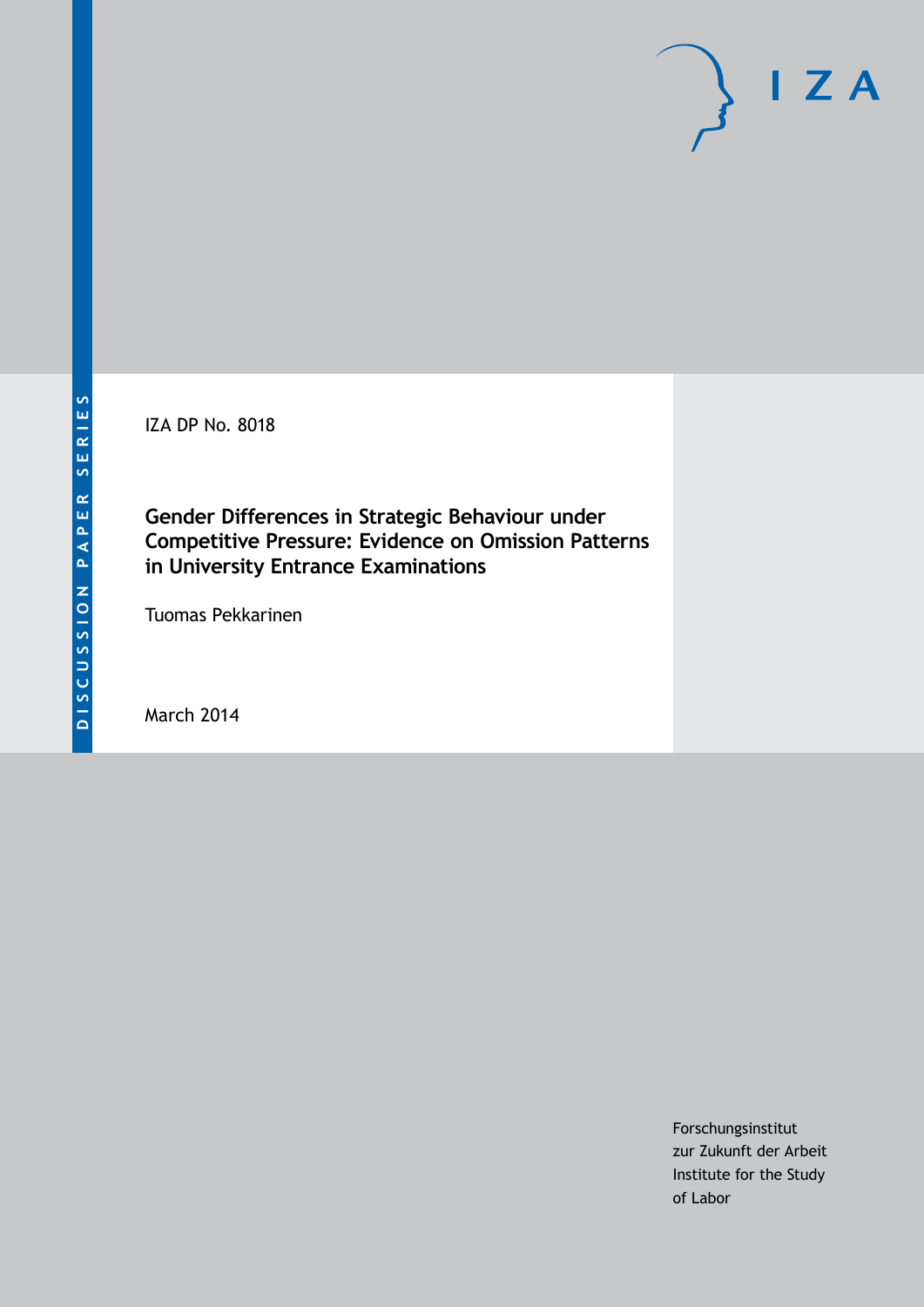# **Gender Differences in Strategic Behaviour under Competitive Pressure: Evidence on Omission Patterns in University Entrance Examinations**

**Tuomas Pekkarinen**

*VATT, Helsinki and IZA*

Discussion Paper No. 8018 March 2014

IZA

P.O. Box 7240 53072 Bonn **Germany** 

Phone: +49-228-3894-0 Fax: +49-228-3894-180 E-mail: [iza@iza.org](mailto:iza@iza.org)

Any opinions expressed here are those of the author(s) and not those of IZA. Research published in this series may include views on policy, but the institute itself takes no institutional policy positions. The IZA research network is committed to the IZA Guiding Principles of Research Integrity.

The Institute for the Study of Labor (IZA) in Bonn is a local and virtual international research center and a place of communication between science, politics and business. IZA is an independent nonprofit organization supported by Deutsche Post Foundation. The center is associated with the University of Bonn and offers a stimulating research environment through its international network, workshops and conferences, data service, project support, research visits and doctoral program. IZA engages in (i) original and internationally competitive research in all fields of labor economics, (ii) development of policy concepts, and (iii) dissemination of research results and concepts to the interested public.

<span id="page-1-0"></span>IZA Discussion Papers often represent preliminary work and are circulated to encourage discussion. Citation of such a paper should account for its provisional character. A revised version may be available directly from the author.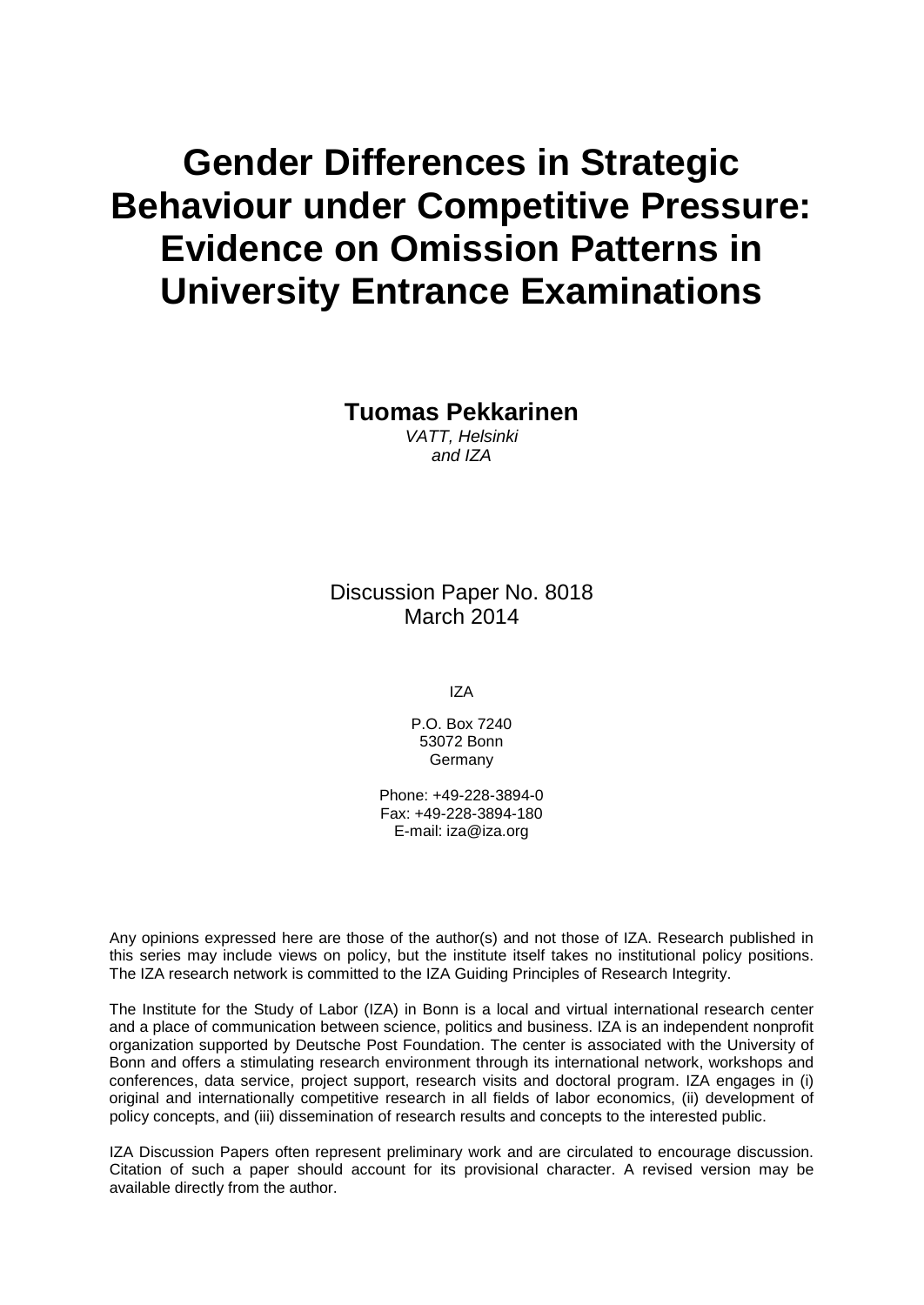IZA Discussion Paper No. 8018 March 2014

## **ABSTRACT**

## **Gender Differences in Strategic Behaviour under Competitive Pressure: Evidence on Omission Patterns in University Entrance Examinations[\\*](#page-1-0)**

This paper studies gender differences in performance in university entrance examinations. We exploit data from the exams that the nine Finnish universities providing education in economics and business use to choose their students. These exams are multiple choice tests where wrong answers are penalized by minus points and omissions yield zero points. This scoring rule means that the number of omitted items will affect the probability of entry. The strategic setting of the applicants varies depending on the university where she is applying to and on the amount of starting points that she is rewarded based on her high school success. The results show that, controlling for starting points, women perform worse than men in the entrance exam and are less likely to gain entry. Women also omit more items in the exam. Using the Rasch Model to derive the predicted probabilities of answering items correctly for each applicant, we show that women deviate more from the number of answered items that would maximise the predicted probability of entry than men and that they do so because they answer to too few items.

JEL Classification: J16, I21, I23

Keywords: gender differences, competition, multiple choice exams

Corresponding author:

Tuomas Pekkarinen Government Institute for Economic Research (VATT) Arkadiankatu 7 P.O.Box 1279 00101 Helsinki Finland E-mail: [tuomas.pekkarinen@vatt.fi](mailto:tuomas.pekkarinen@vatt.fi)

The author would like to thank Kristian Koerselman, Daniele Paserman, and Roope Uusitalo for useful comments on the earlier drafts of this paper. Also the comments by audiences at various seminars and conferences are acknowledged as well as the financial support by the Academy of Finland. For much of the time when this manuscript was written the author was employed at the Aalto University School of Business in Helsinki, Finland.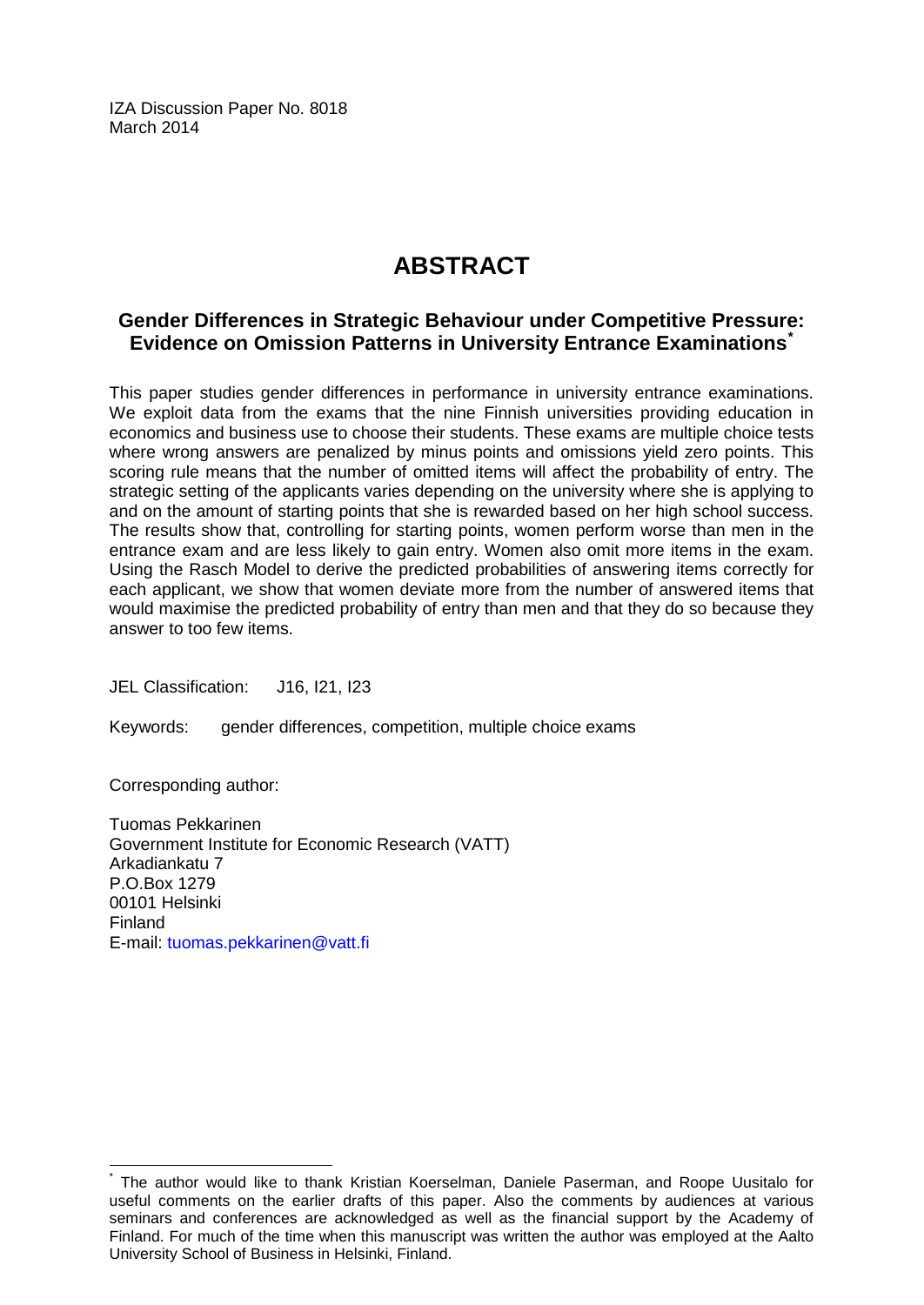## 1 Introduction

Female educational attainment in industrialised countries has increased to such an extent over the recent decades that it is now a widely-accepted stylised fact that women are on average more educated than men. Yet, this improvement in female educational attainment has not translated into reduced gender gaps in labour market outcomes. Women are still vastly underrepresented at the upper end of professional hierarchies. This contradictory pattern of decreasing gender gaps in skills and persistent gender gaps in labour market outcomes has increased the popularity of psychological explanations. In particular, gender differences in performance under competitive pressure have attracted a lot of attention in recent years.

The experimental literature has rather convincingly documented that women perform worse than men under competitive pressure in lab experiments. However, how this gender gap in performance emerges is still an open question. One possibility suggested by tournament theory is that women and men adopt different strategies in competitive settings. In a tight competition, risk taking associated with overconfidence may increase the probability of winning. If women adopt more conservative strategies that men in highly competitive settings, we would expect to see lower variation of test scores among women and over-representation of men at the tails.

In this paper, we examine gender differences in performance and choice of strategy in a real-life high stakes setting: the university entrance examinations. More specifically, we exploit data from the joint entrance examinations of all the Finnish universities that provide education in business administration and economics. These exams are multiple choice tests where wrong answers are penalized with negative points whereas omissions yield zero points. This means that guessing strategies matter in these tests. Using data on item-by-item answers by applicants, we test whether men and women choose different strategies in competitive settings and whether these strategies result in gender differences in performance measured by the probability of gaining entry to a university.

According to experimental research there are consistent gender differences in attitudes towards risk and competition and in performance in competitive environments. Gneezy, Niederle, and Rustichini (2003) showed that women perform worse than men in competitive environments and, consistent with this result, the study by Niederle and Vesterlund (2007) provided evidence that women also seek to avoid competitive situations. There is no consensus on why these gender differences emerge. Niederle and Vesterlund (2007) attribute the reluctance of women to take part in competitive settings to lower female expectations about performance. On the other hand, the results in Dohmen and Falk (2011) suggest that gender differences in the attitudes towards risk could explain a large part of the differences.

Results from field data come from very specific settings such as sports competitions where the importance of competitive pressure is obvious. However, there is disagreement how important gender differences in performance under competitive pressure are for labour market outcomes. For example, Manning and Saidi (2010) argue that at least in the United Kingdom gender differences in the likelihood of working under pay for performance contracts are so small that it would be very difficult to reconcile them with important gender differences in the attitudes towards competition. Yet, there are situations in the labor market where we would expect attitudes towards competition to matter. Typical examples include promotions that are usually based on the relative performance of workers with respect to their peers. Perhaps even more clearly attitudes towards competition should matter in education where evaluation is in most cases based on relative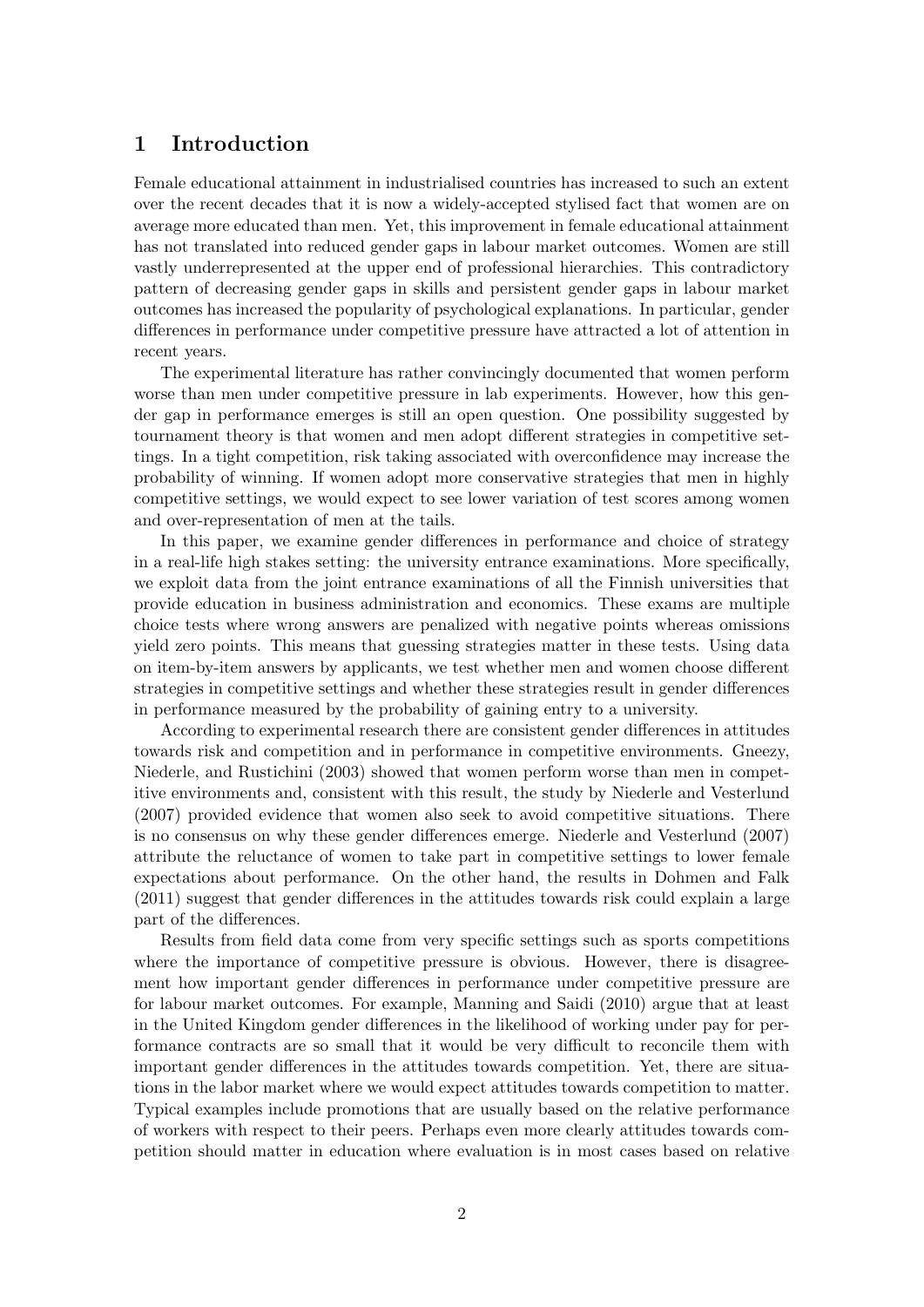performance.<sup>1</sup> Typical examples of competitive settings with high stakes in education are university entrance examinations that are used in many European countries to ration higher education. Indeed, there is evidence that women perform worse than men in these kinds of exams. Both Ors, Palomino, and Peyrache (2013) as well as Jurajda and Munich (2011) show that men and women perform differently in university entrance examinations and that gender difference increase in favor of men when the competitiveness of the examination increases.

Tournament theory suggests that risk taking may increase chances of winning in tight competitions. For example, Bronars (1987) and Hvide (2002) show that when competitors are otherwise identical increasing the spread of output increases the probability of winning. Goel and Thakor (2008) have combined the tournament setting with overconfidence. They show that if overconfidence causes some participants to underestimate the variance of output, they will choose actions that result in a higher spread of output and are hence more likely to win. These theoretical results suggest that if there are gender differences in the choice of strategy, they may result in the kind of performance differences observed in the experimental literature.

In this paper, we contribute to this literature by examining the link between gender differences in strategic choices and performance in university entrance examinations. We have access to the full answer sheets of all the applicants that took part in the joint entrance examination of the Finnish universities that provide higher education in business administration and economics. The applicants apply to a specific university but they all take the same entrance examination. The entrance examination is a multiple choice test where wrong answers are penalized with negative points. The entry into the university is based on test performance and starting points that the applicants get from their high school matriculation exam results. The universities differ in the entry thresholds due to differences in the number of study slots as well as in demand for these slots. Hence, there is variation in the competitive setting across individuals with different starting points and across universities with different entry thresholds.

Our aim is to analyze whether the gender differences in performance under competitive pressure arise because women resort to more conservative strategies. We believe that the data from the university entrance examinations provide a promising setting to study this question. The objective of each applicant is very clear: to maximise the probability of gaining entry. However, as negative answers are penalized in the entrance examination the guessing strategy that maximises the probability of getting accepted depends crucially on the amount of points that the applicants need to gain in the exam. Applicants who answer items correctly with identical probabilities and hence have the same expected score from the exam, should omit different number of items in the exam if they are facing different thresholds of entry. The further away from the threshold the applicant is, the less items he or she should omit. By exploiting the information on the full answer sheets of the applicants as well as their starting points and the average threshold of the university that they are applying to, we can model the strategic setting of each applicant in a detailed way. In what follows, we use the Item Response Theory to derive the predicted probabilities of answering items correctly for each applicants. With these predicted probabilities we calculate the number of items that would maximise the probability of entry for each applicant. With this information, we study whether women deviate more from the predicted answering strategy than men by omitting more or less items in the exam.

Our results show that while there are no large gender differences in performance in

<sup>1</sup>For gender differences in performance in typical exam settings see Nekby, Thoursie, and Vahtrik (2008).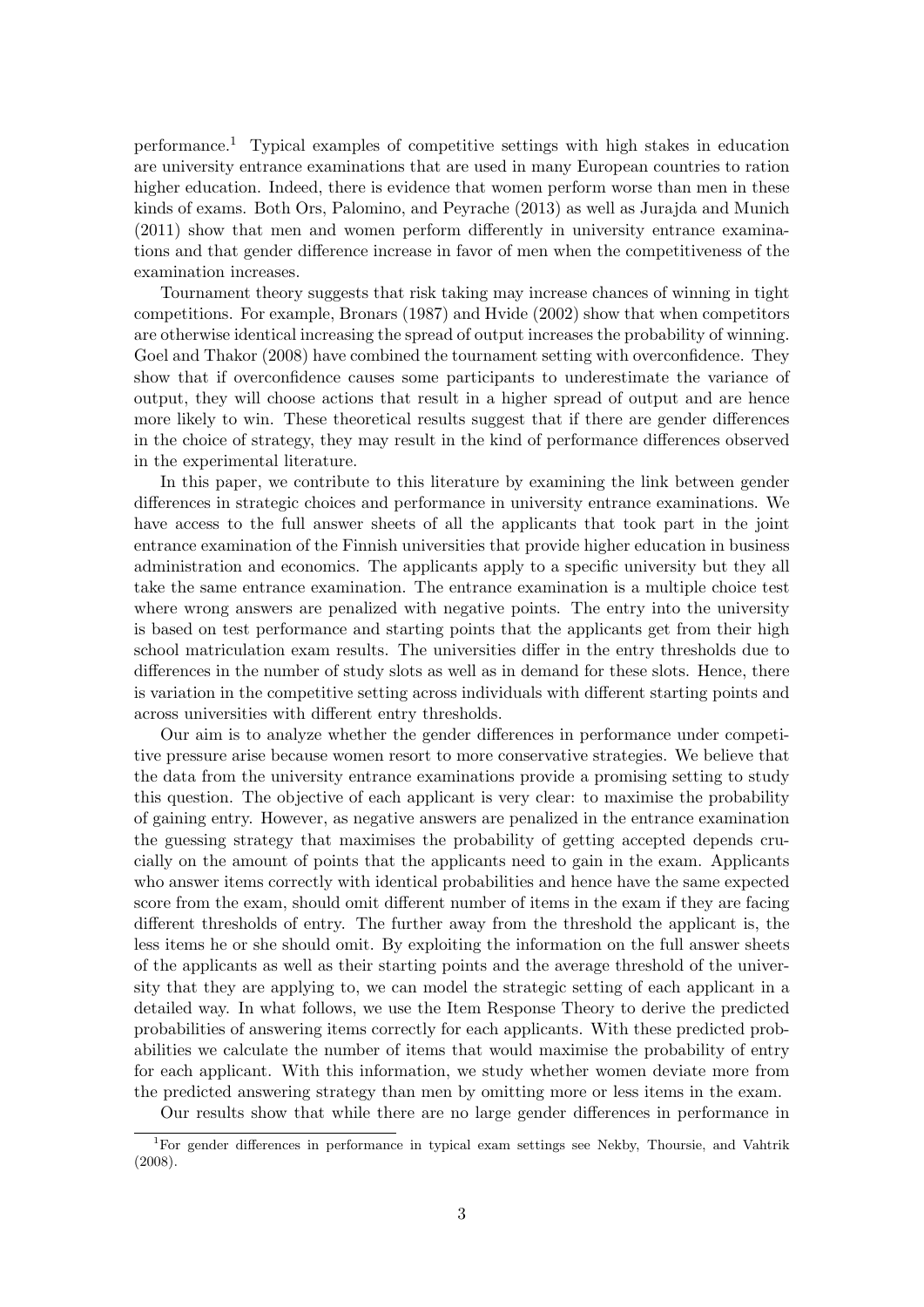these entrance examinations on average, once we control for the higher starting points of women clear differences emerge. Women clearly score lower number of points in the entrance exam and are less likely to gain entry to university than men with similar starting points. Women tend to lose the advantage that they have based on starting points in the entrance examination. Examination of the answering patterns reveals that women omit more items in the exam than men. Moreover, the analysis based on the predicted probabilities that are derived from the Rasch Model of item by item answers, reveals that women deviate more from the optimal number of answered items than men do and that they do so because they are answer too few items.

The rest of the paper proceeds as follows. In the second section, we describe the joint entrance examinations for business studies at Finnish universities and the institutional setting in more detail. In the third section, we go over the theoretical setting and derive the optimal answering strategy for these kinds of entrance examinations and show how the strategy varies as a function of the threshold and the probability of answering items correctly. This section relies heavily on recent work by Espinosa and Gardeazabal (2010). The fourth section presents the data and in the fifth section we discuss the results on gender differences in performance in the entrance examinations as well in answering strategies. The sixth section concludes.

## 2 Institutional setting

University education in Finland is free in the sense that no tuition is charged. However, the amount of study slots is limited and the most popular universities are heavily oversubscribed. The universities typically choose their students based on some combination of high school matriculation examination and university entrance examination results. In the field of economics and business administration, the nine universities that provide education in these fields have co-ordinated the allocation of study slots so that all the universities take part in the same entrance examinations and give starting points from matriculation exam grades based on same rules.

#### 2.1 Starting points

The applicants are given starting points based on their high school matriculation examination results. This is a national examination that the students take at the end of their last year in secondary school. Students are required to take the matriculation examination in at least four subjects and the examination is graded centrally and grades are standardized so that grade is determined by the students position at the national score distribution. Approximately 5-6 % of the participants fail the matriculation exam every year. The matriculation grades vary from 7 (known as Laudatur grade) which is assigned to top 5 % of the scores to 1 (*Approbatur*) which is assigned to the bottom 5% of the students who passed.

The admission system credits starting points based on the grading scheme in table 1. The applicant gets points from his or her Finnish exam and either from long or short option of the mathematics exam. In addition the applicant can choose two subjects (long or short options) from the matriculation exam that will be credited in the staring points. These subjects are either humanities or science subjects or additional languages. In total, the maximum amount of points that the applicant can gain from the matriculation exam is 40 points.

In addition to the matriculation exam points, the applicants are awarded starting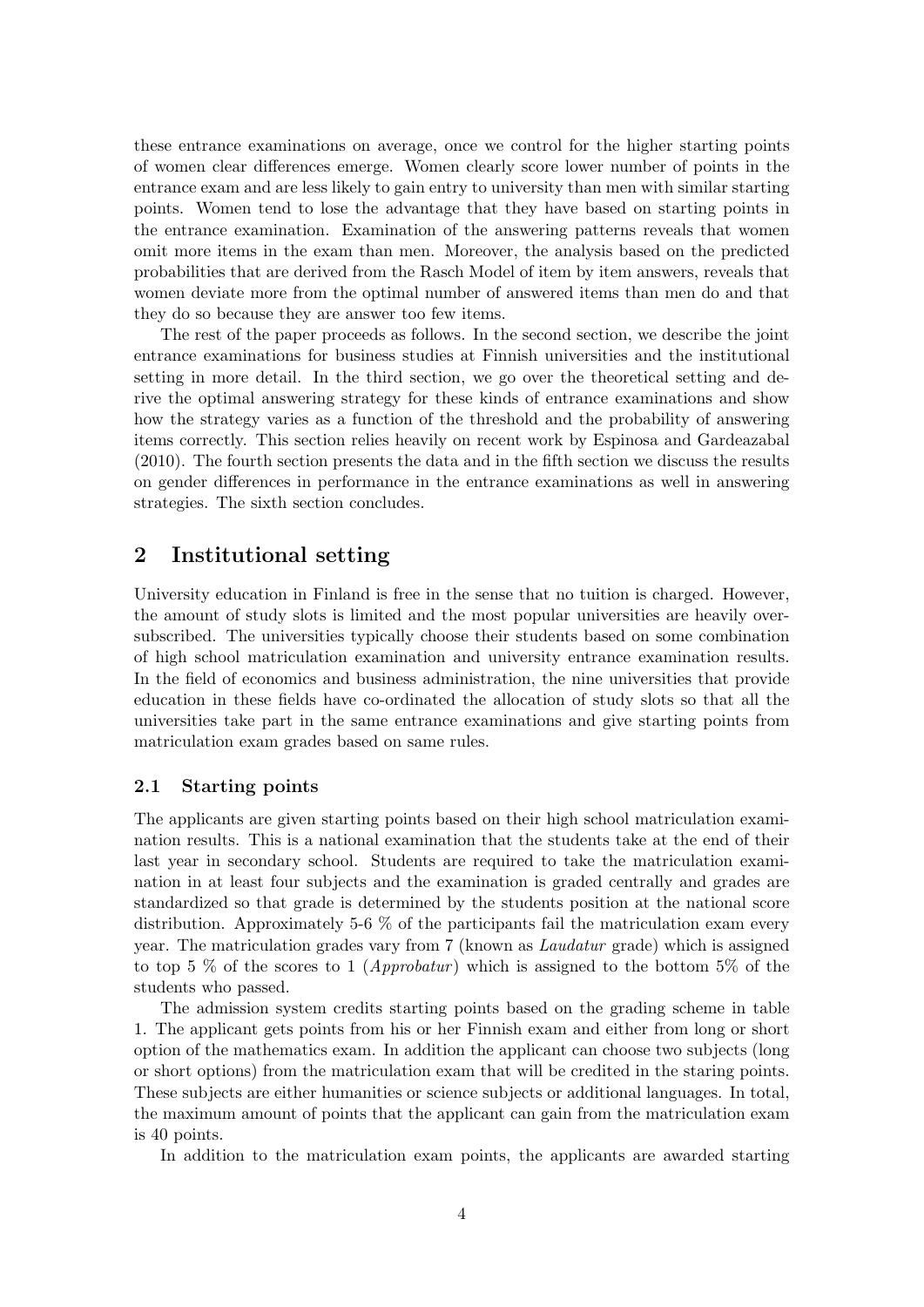points if they have graduated from the secondary school during the same year (2 points for the applicants first choice and 1 for the applicants second) and 2 additional points for the first ranked option and 1 additional point for the second ranked option. This means that in total the maximum number of starting points is 44.

#### 2.2 Entrance examination

Entrance examination is a multiple choice test where applicants are asked to answer questions in economics and business administration related topics. To prepare for the entrance examinations the applicants are advised to study five books in following subjects: organization and management, marketing, accounting, economics, and quantitative methods. These books cover material that is not part of the standard high school curriculum.

In the entrance examination the applicant has to give answers to standard multiple choice questions where one of four alternatives is correct. Correct answers give  $+1$  points and false answers -0.5 points. Applicants are free to give blank answers which are not penalized but in order to be admitted to any of the universities, the applicants need to score the minimum of ten points in the entrance examination. The maximum number of points from the entrance examination is 40.

#### 2.3 The application and admission procedures

The applicants take part in the entrance examination first by filling a centralised application form that is common to all universities that take part in the joint entrance examination. In the application form the applicants can apply up to three universities and they must rank these universities in preference order. Some of the universities admit students directly into specific major subjects and in the case of these universities the applicants also have to rank up to three subjects within the university. The applicants do not fill in their matriculation exam grades themselves since the universities receive them directly from the grade registers. After handing in the application form the students take part in the entrance examinations that are organised at the same time in all 9 university locations.

Each university has a fixed number study slots and they are filled so that 60% of the slots are filled based on the ranking of sum of entrance examination and starting points and 40% based on the ranking of only the entrance examination points. The admission procedure starts by checking whether the joint starting and entrance examination points of the applicant are high enough to place her in the 60% that are admitted to her first choice university based on the joint sum of points. If this is not the case, the system checks whether the entrance examination points of the applicant are high enough to place her in the 40% that are admitted to her first choice university based on the entrance examination points alone. If the applicant is not admitted to her first choice university, the same procedure is repeated for the second and possibly for the third choice university. The applicants whose points are not high enough to any of the universities that she has applied to will not get a study slot. If the university that the applicant has applied to admits students directly to major subjects, the system also checks whether the joint or the entrance examination points of the applicant are high enough to get her to one the subjects that the applicant has ranked in her application. If the points are not high enough to admit her to one of her subject choices, the applicant is not admitted to that university even if her points exceed the admission threshold of the university.

Naturally, the acceptance threshold of each university is endogenous and will be determined by the number and quality of the applicants as well as the number of slots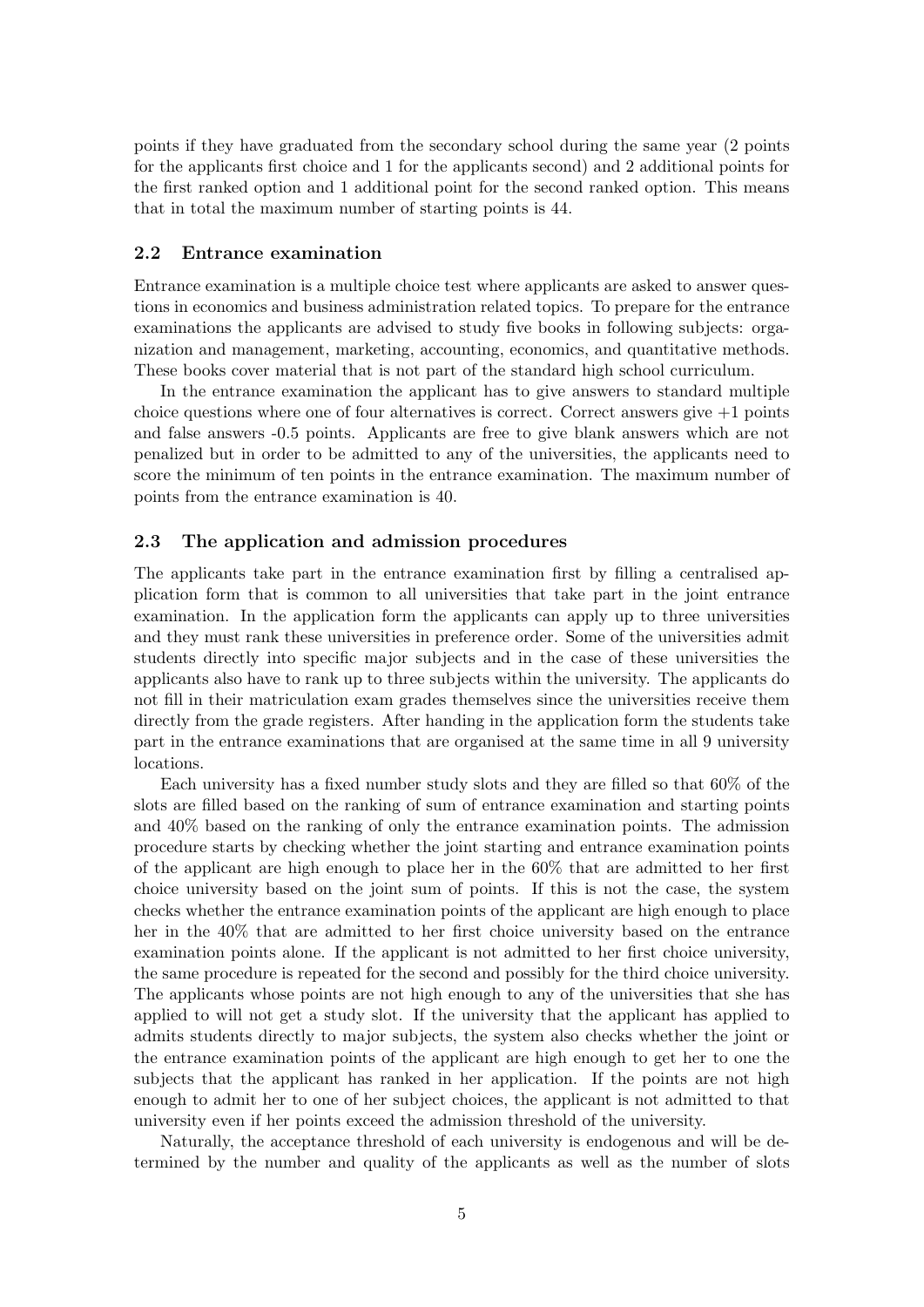available. The difficulty of obtaining a place to study varies considerably between these universities. Table 2 provides some descriptive statistics on the entry thresholds of different universities. Although the actual thresholds vary between years the ranking of the universities is similar from year to year. Helsinki School of Economics has historically been the most popular and hence the most selective of the Finnish schools providing education in economics and business administration. On the other hand, the University of Lapland had exam points thresholds that barely exceeded the minimum 10 points that was required to be admissible.

Table 2 also reports the means and variances of both thresholds for each university. As can be seen from the table, there is considerable variation also in tge average thresholds and their variances. Variation across years tends to be larger in lower thresholds. Especially the mean and variance of the joint thresholds are strongly negatively correlated with a correlation coefficient of -0.59.

## 3 Theoretical background

Although multiple choice examinations are a widely studied subject in psychometrics, the economics literature analyzing optimal behaviour in such settings is very scarce. We are aware of only three attempts. Bernardo (1998) models the examinees as maximizing either the score or minimizing the probability of failing the exam. Burgos (2004) applies prospect theory and uses a utility function that assigns different values to losses and gains. In this paper, we follow Espinosa and Gardeazabal (2010) who combine decision and item response theory into a model of subject's behavior in multiple choice tests where risk attitudes play a role.

Espinosa and Gardeazabal (2010) assume that examinees are expected utility maximizers and that utility depends positively on the exam score. The exam consists of N items (or questions) each with M alternatives. For each item  $i$  there is a unique correct alternative and  $M-1$  incorrect ones. Items vary in their difficulty which is measured with scalar  $b_i$ . They assume that a correct answer yields a point while an incorrect carries a penalty  $r > 0$ . In our application r will be equal to 0.5. Omission is assumed to yield zero points.

Total of T applicants take part in the exam. Each of them has a fixed belief about their own ability  $\theta_t$ . Applicants have partial knowledge, that is, they may be able to rule out some of the  $M$  alternatives but may not be sure which of the remaining alternatives is the correct one. This is captured by a latent variable  $y_{ti} = \theta_t - b_i - v_{ti}$ , where  $v_{ti}$  is a zero mean random variable with a distribution function  $F(v_{ti})$ . The applicant t knows the answer to the item i if  $y_{ti} \geq 0$ . Hence, the probability of knowing the correct answer is  $P(y_{ti} \geq 0) = F(\theta_t - b_i)$ . Denoting the event of a correct answer to item i by student t with  $z_{ti} = 1$  and the probability of a pure guess being right for item i with  $c_i$ ,  $P(z_{ti} = 1)$ can be written as:

$$
P(z_{ti} = 1) = c_i + (1 - c_i)P(y_{ti} \ge 0)
$$
\n(1)

Espinosa and Gardeazabal (2010) are interested in the implications of risk aversion for optimal penalty for guessing in a context where students care about their final score  $s_t$  in the exam. In that case, risk aversion will affect the optimal guessing strategy. However, in the context of entrance examination, it is more realistic to assume that the applicants are not interested in the score  $s_t$  itself, but rather whether they gain entry to the university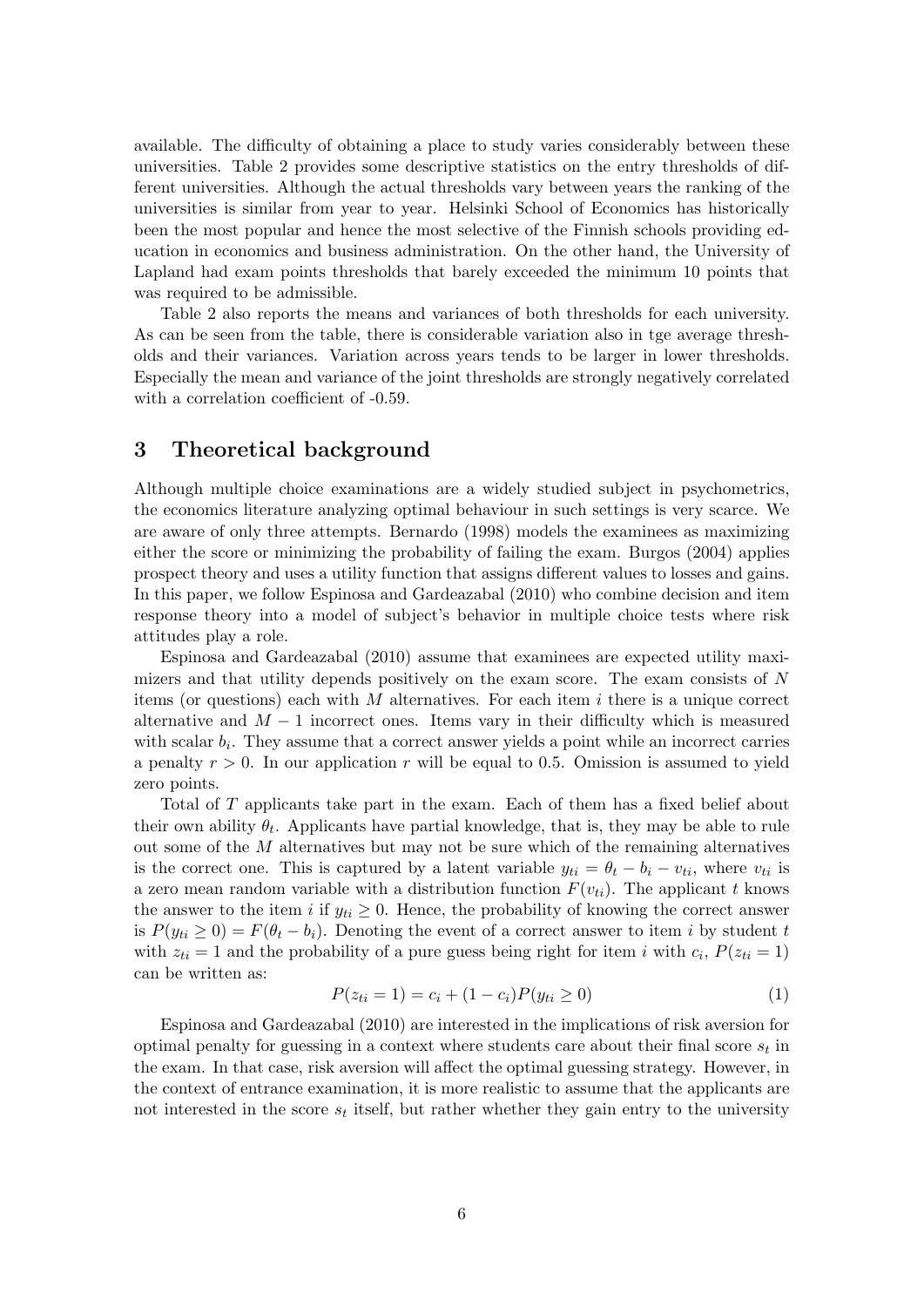or not. In this case, the utility function of the applicant t can then be written as:

$$
u(s_t) = \begin{cases} u_e, & \text{if } s_t \ge s^* \\ u_n, & \text{if } s_t < s^* \end{cases} \tag{2}
$$

where  $u_e$  and  $u_n$  are fixed values and  $u_e > u_n$ . In this context, the applicants will answer the items in the order of increasing difficulty,  $P(y_{t1} \ge 0) \ge P(y_{t2} \ge 0) \ge ... \ge$  $P(y_{tN} \geq 0)$ , to maximise the expected utility that can be written as:

$$
E[u(s_t)] = P(s_t < s^*)u_n + P(s_t \ge s^*)u_e = u_n + P(s_t \ge s^*)(u_e - u_n) \tag{3}
$$

The maximization of expected utility then boils down to maximization of the probability of getting in  $P(s_t \geq s^*)$ . This probability will depend on the probability with which the applicant can achieve the score  $s_t$  and, given that there is uncertainty about where the actual threshold is, on the probability that  $s_t$  exceeds the threshold. <sup>2</sup>

We denote the probability of answering  $k$  out of  $l$  items correctly and obtaining the score  $s_{k,l} = k - r(l - k)$  with  $p_k(l)$ . Assuming that the entry thresholds are distributed normally with mean  $\mu$  and variance  $\sigma^2$ , the probability that  $s_{k,l}$  exceeds the threshold is  $\Phi(\frac{s_{k,l}-\mu}{\sigma})$ . Hence, the probability of getting in by answering l items is:

$$
P_l = \sum_{k=0}^{l} p_k(l) \Phi\left(\frac{s_{k,l} - \mu}{\sigma}\right)
$$
\n<sup>(4)</sup>

In Figure 1 we illustrate numerically how the number of items that maximizes the probability of exceeding the threshold varies with the probability of answering items correctly and with the position of the threshold. In the left-hand side figure A, we have depicted the probability of exceeding the threshold that is normally distributed with mean 20 and variance 4 for applicants with different probabilities of answering the items correctly. The figure uses three probability profiles  $p_i = 1 - d(i - 1)$  for  $i = 1, 2, ..., 40$ where  $d = 0.02$  for high probability,  $d = 0.0225$  for medium probability, and  $d = 0.025$ for low probability profiles. The probability of each possible combination of answering k out of l items correctly,  $p_k(l)$ , and obtaining  $s_{k,l} = k - 0.5(l - k)$  points can be calculated using the recursive algorithms in Kuo and Zuo (2003) that rely on optimal reliability modeling.<sup>3</sup> Figure A clearly shows that the number of items that the individual should answer in order to maximise the probability of exceeding the threshold is increasing with the probability with which she answers the items correctly. The individual with the highest probabilities in figure A maximises the probability of gaining entry by answering 35 out of 40 items whereas the individuals with medium or low probabilities maximise their entry probabilities with 31 and 29 items, respectively.

In the right-hand side figure B of figure 1 provides a similar kind of illustration for applicants that are facing different thresholds. We apply three thresholds with equal standard deviations of 4: low with mean 16, medium with mean 20, and high with mean 24. The applicant is assumed to have the high probabilities  $p_i = 1 - 0.02(i - 1)$  of answering items  $i = 1, 2, ..., 40$  correctly. As can be seen from figure B, the number of items that maximises the probability of entry is now increasing with the mean of the threshold

<sup>&</sup>lt;sup>2</sup>We assume that the applicants answering behavior does not affect the threshold. This seems like a realistic assumption in an entrance examination setting where the number of applicants is large.

<sup>&</sup>lt;sup>3</sup>We apply the recursive algorithm that relies on Markov Chain imbeddable sturctures. These algorithms greatly diminish the number of combinations that have to be calculated. See chapter 7 in Kuo and Zuo (2003) for details.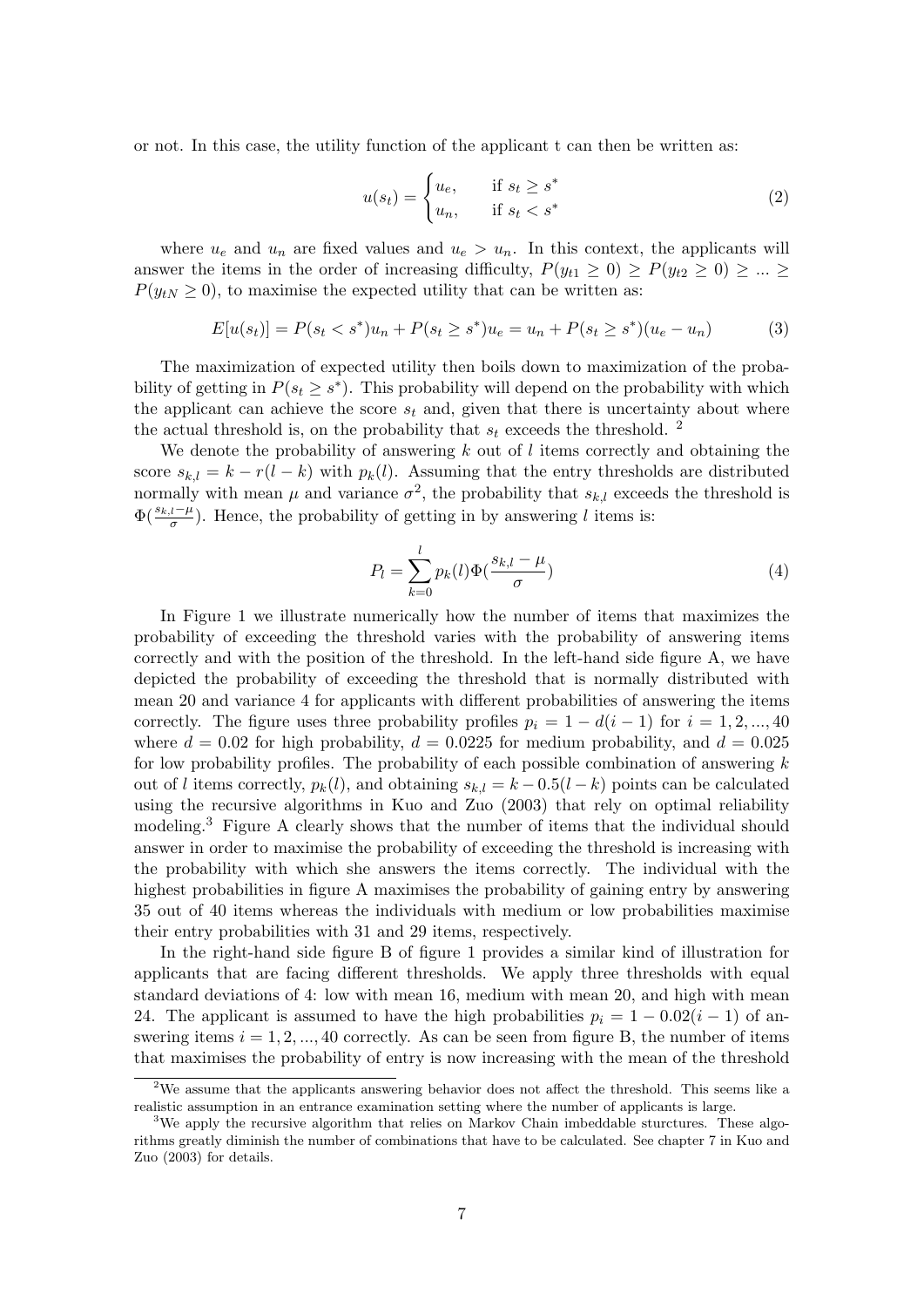distribution. The individual facing the low threshold will maximise her probability of entry by answering 33 items whereas the individuals facing the medium or high threshold will maximise their entry probabilities by answering 35 and 36 items, respectively. These examples illustrate that maximising the probability of entry has implications for the omission behavior of individuals who have the same probabilities of answering items correctly but differ in the entry thresholds that they are facing.

## 4 Data and descriptive statistics

We have access to the full entrance examination data for the years 2005 to 2008. These data include the full entrance examination answers of all the applicants as well as their grades from the matriculation examination. The background information includes the gender of the applicant, birth year, municipality, mother tongue as well as the applicants ranking of the universities.

Table 3 presents descriptives statistics on the applicants at the different stages of the application process. The data contain information on 16,405 applicants of whom 45% are women who are clearly underrepresented among the applicants. The share of women among the accepted students is almost identical to their share among the applicants. Hence, on average women seem to be just as likely to gain entry to university as men are.

In the first nine rows of table 3 we have classified the applicants by the university which they ranked as their first choice in their applications. Looking across the nine different universities the share of female applicants varies between 40% and 49%. In the case of all but two universities we are able to reject the hypothesis that the share of male and female applicants is the same. However, the share of women among the accepted students varies considerably more from the low of 36% in the University of Joensuu to 48% in Oulu in which case we cannot reject the hypohesis that the share of male and female students is the same.

The last column of table 3 reports p-values of tests of the hypothesis that the female shares of applicants and accepted students are the same. These tests do not provide strong support for female underperformance in the admission process. In most cases we are unable to reject the hypotheses that the female share of applicants and accepted students is the same. Furthermore, in the cases where these shares differ, that is in the case of Helsinki School of Economics and University of Vaasa, the female share of accepted students is actually signficantly higher than the female share of applicants. Only in the case of University of Turku the female share of accepted students is significantly lower.

However, it is important to condition the performance in the admission process on the starting points of the applicants. Table 4 provides a first glimpse on the gender differences in starting points and entrance examination performance. Gender differences in the starting points that are based on the high school matriculation examination are clear. Women have on average approximately starting points 19 points whereas men enter the application procedure with 17 points on average. These differences are robust also across the nine first ranked universities. Furthermore, examining the percentiles of the starting points distribution at the bottom rows of table 4 reveals that women almost first order stochastically dominate men in starting points. Hence, it seems very clear that women start the application process from a much better position than men.

The columns 4 to 6 of table 4 provide similar statistics on the entrance examination points. Here, the absence of clear gender differences is the most striking feature. On average, both men and women gain 10 points in the entrance examination. The amount of points gained varies across first ranked universities but gender differences still remain small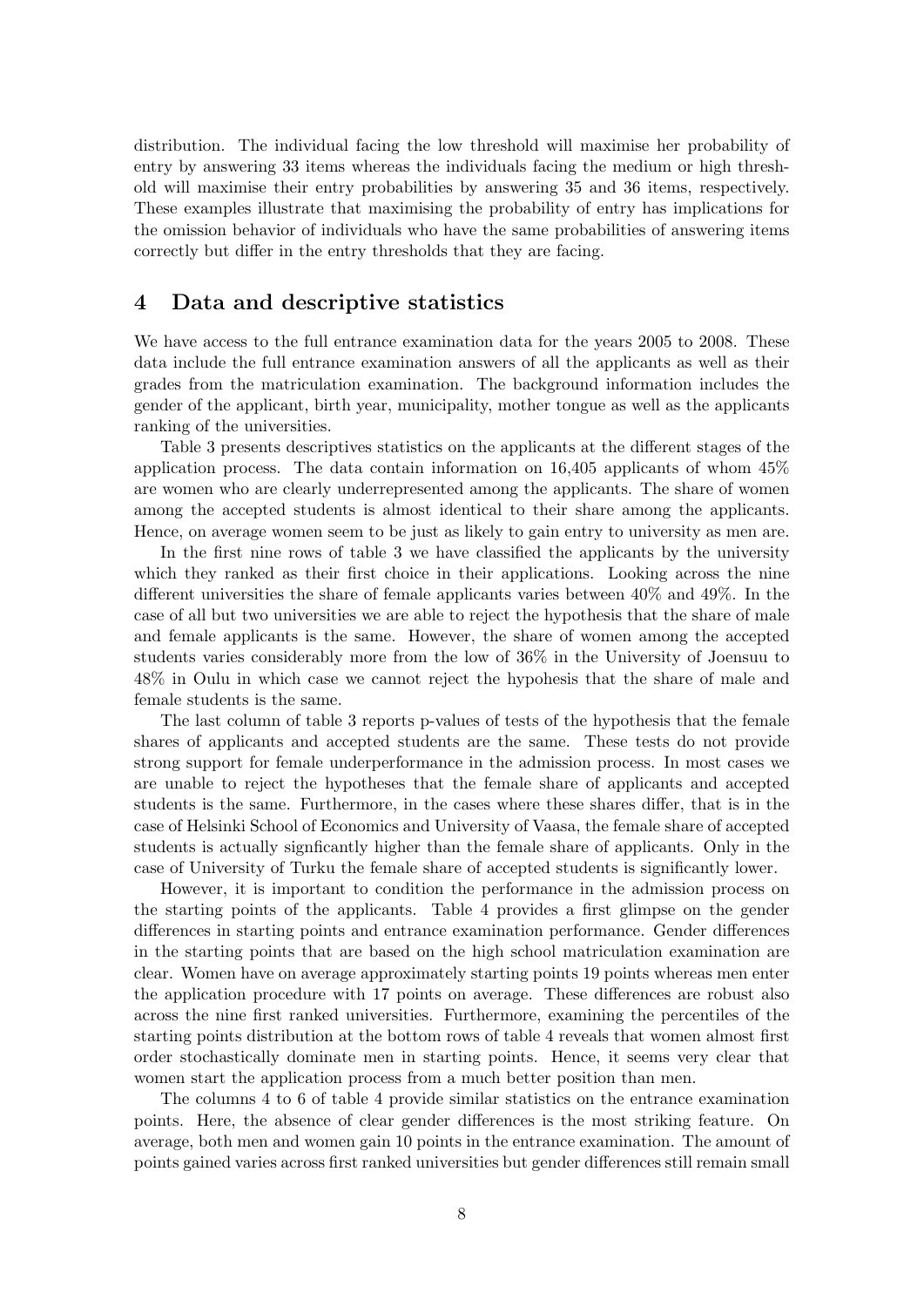and do not have a consistent sign. However, the distributions of entrance examinations points differ between men and women in interesting ways. The last 9 rows of table 4 reveal that male entrance examination point distribution seems to have larger tails than the female distribution. In particular at the  $1^{st}$  and  $5^{th}$  percentile men score lower points than women. At the same time, men score slightly higher at the  $99<sup>th</sup>$  percentile although there the difference is not statistically significant.

The numbers in table 4 suggest that women have higher starting points than men and, on average, similar entrance examination points. Therefore we would expect women to be more likely to gain entry to a university in the admission process. Table 5 provides average acceptance rates by gender and by ranking order as well as across first ranked universities. The acceptance rates are almost identical across gender. On average 27% of male and female applicants get accepted and 17% to their first ranked university. Also across universities the gender differences in acceptance rates are small and rarely statistically significant. Hence, the evidence in table 5 imply that despite their advantageous starting points women do not do better than men in the application process. This pattern can be explained either by differences in the application behaviour or in the performance in the entrance examination. It could be that women apply to more demanding universities than men and therefore are not more likely to gain entry despite their more advantageous starting position or it could be that women simply under-perform in the entrance examination. In the next section we study these questions in detail.

## 5 Results

In this section, we will try to answer the following questions. First, using the information on the rankings of universities that the applicants state in their application forms, we study whether there are gender differences in the type of universities that the individuals choose to apply to. This analysis will address the question of whether women shy away from competition in the sense that they apply to universities that have lower thresholds than men with similar characteristics. Second, we will analyze the performance of students in the entrance examination. We examine whether there are gender differences in the entrance exam scores and in the probability of gaining entry to the university that the applicants apply to. Finally, we analyze the answering strategies of the applicants. In particular, we try to test whether women are more likely to omit items in the entrance exam than men and whether differences in the tendency to omit gives rise to gender differences in deviations from predicted optimal answering strategies which are estimated by a simple Rasch model that exploits the item by item information in the answer sheets

#### 5.1 Do women shy away from competition?

As was noted in the introduction, one of the findings in the experimental literature has been that women are more reluctant to take part in high-stake competitive settings. Niederle and Vesterlund (2007), for example, found that when given the choice of payment scheme, women were more likely to choose a scheme that is based on absolute performance level rather than relative payment schemes. Field evidence for this kind of behavioural difference is scarce, however. Jurajda and Munich (2011), for example, do not find any gender difference in the degree of competitiveness of the universities for which the Czech students apply to and even though the gender difference in the likelihood of working under pay for performance payment scheme is the only significant gender difference that Manning and Saidi (2010) find, they argue that it is too small to explain any important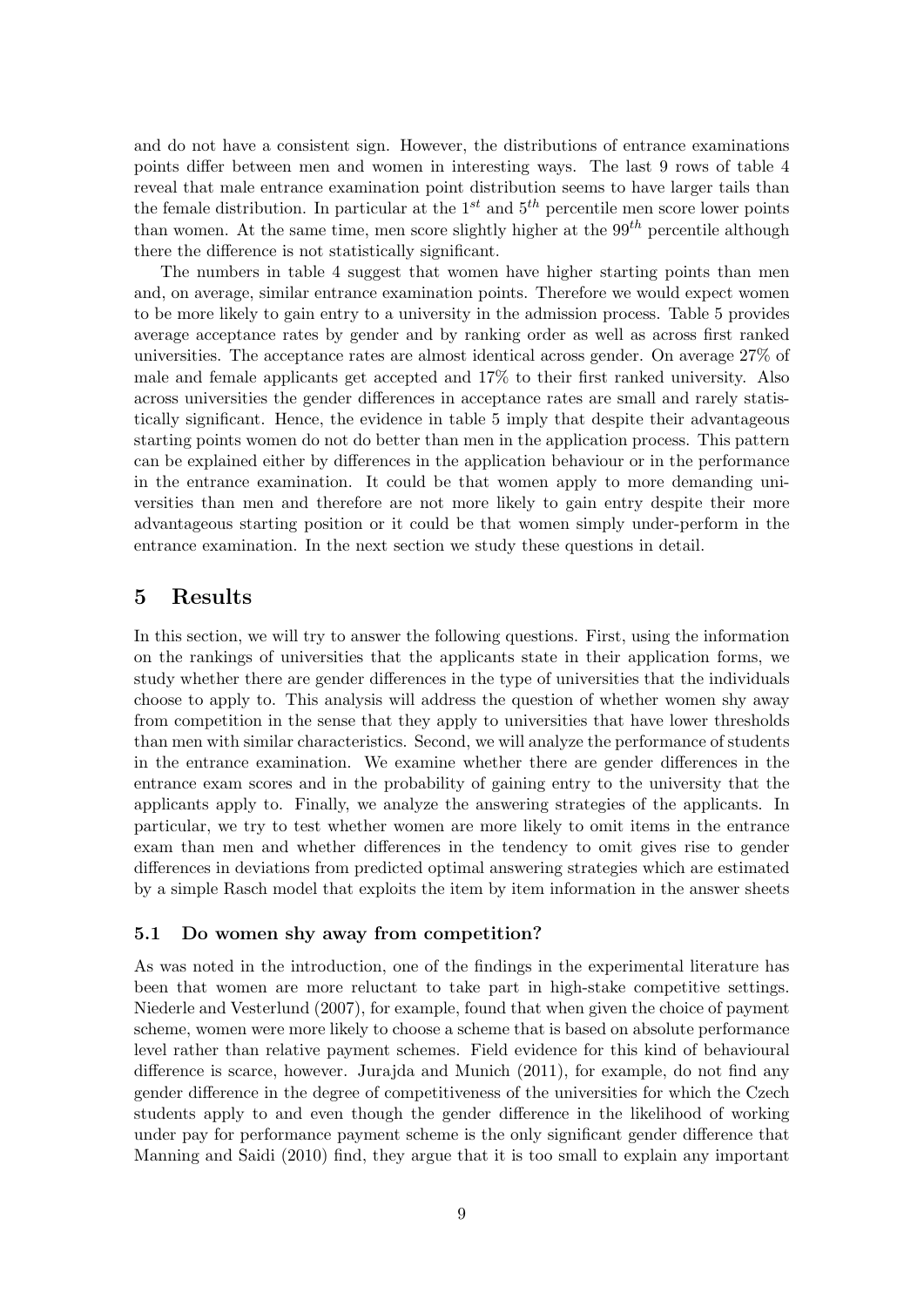gender differences in labour market outcomes.

In this paper, we benefit from a fairly homogeneous population that has addressed a desire to study economics, finance, or business administration and has the possibility of choosing whether to apply for a more or less competitive university. The information in table 2 revealed that the Finnish universities differ substantially in their entry thresholds. The degree of difficulty of gaining entry to study depends crucially on the choice of university. Hence, shying away from competition in this context would mean applying to less demanding universities than other applicants with similar characteristics.

One way to study gender differences in the application behaviour is to examine how the previous year's threshold correlates with female dummy. In table 6, we present results from regressions of the previous years university acceptance threshold, based on the sum of starting points and entrance examination points, on the gender dummy and controls.<sup>4</sup> The first column shows that the raw gender difference in the threshold is actually positive but not statistically different from zero. However, once we control for the starting points of the applicants as well as other observable controls, the gap becomes negative, -0.28, and significant. This means that women apply to less demanding universities than men with similar starting points. The difference of -0.28 points is still relatively small compared to the observed variation in the thresholds in table 2. Moreover, once we repeat the regression on the subsample of applicants who actually show up in the examinations, in the last column of table 6, we do not find any gender difference in the amount of points that the applicants has to gain in the entrance examination. Thus, these results seem to be in line with the findings of Jurajda and Munich (2011) as well as Manning and Saidi (2010) and do not point to any large gender differences in the tendency to avoid competitive settings.

#### 5.2 Do women perform worse under competitive pressure?

The experimental literature provides even stronger evidence for gender differences in performance under competitive pressure and the field evidence, at least from educational settings, seems to concur with the experimental literature. In our setting, female underperformance would imply gaining less points in the entrance exam and being less likely to gain entry to a university than men with similar characteristics.

As we saw in tables 4 and 5, men and women score almost identical amounts of points in the entrance examination are equally likely to gain entry to the university that they apply to. However, these summary statistics mask relatively large gender differences starting points that were also reported in table 4. Since we do not find any large differences in the type of universities that men and women apply to above, we would expect the combination of no gender differences in performance in the entrance exam and larger female starting points to mean that women under-perform in the entrance exam relative to men withe similar starting points.

This question is examined in tables 7 and 8 where we regress the points scored in the entrance exam and the entry probability, respectively, on the female dummy and starting points as well as on controls for the first choice university and the same set of observables as in table 6. The first column of table table 7 confirms the result in table 4 according to which there are no significant gender differences in the average exam scores. However, once we control for starting points in the column (2) of table 7 the gender difference in starting points becomes clear. Women score over half a point, -0.57 points, less than men

<sup>4</sup>Using the threshold based on entrance examination points alone as the dependent variable yields qualitatively similar results as the ones in table 6.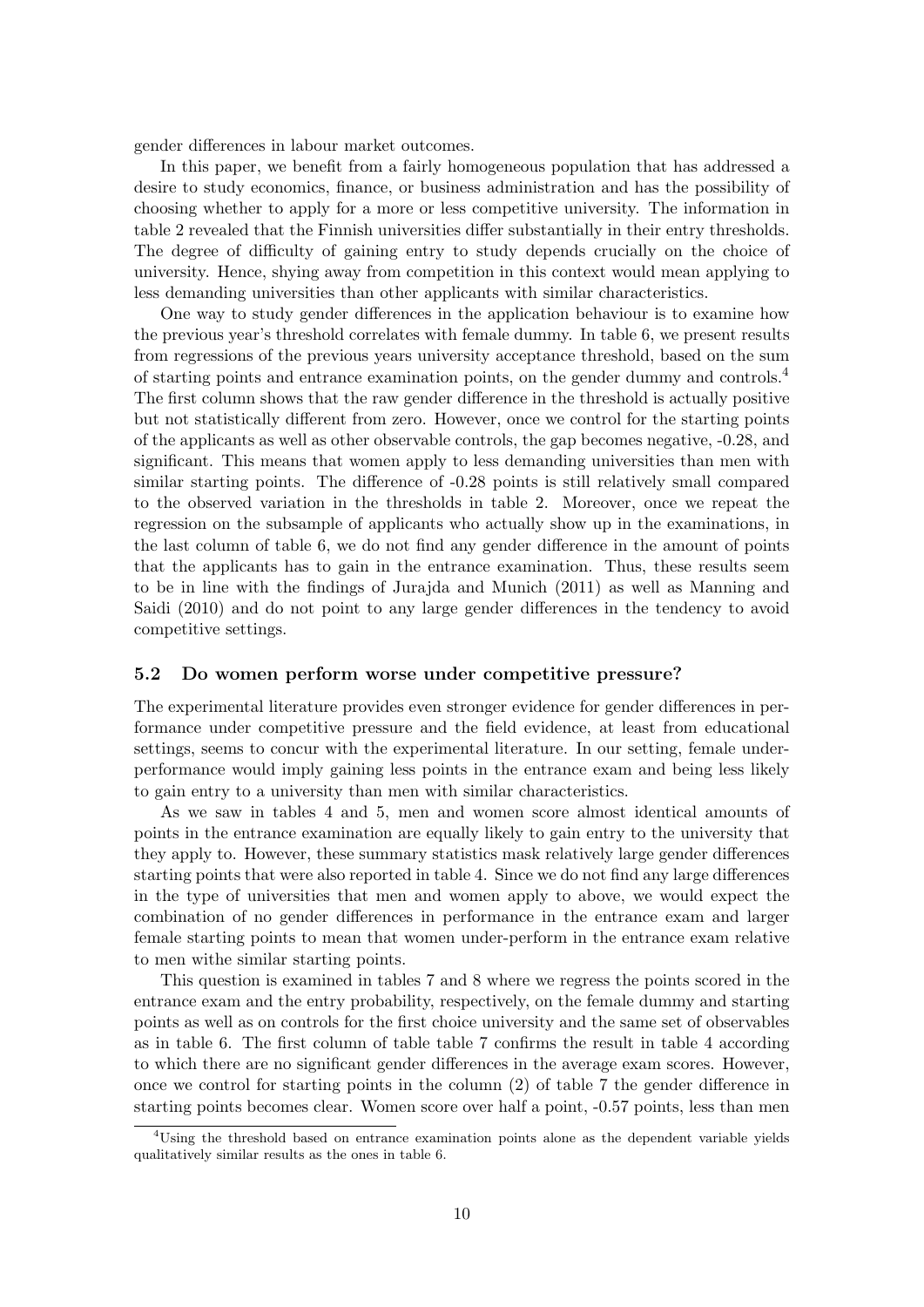who are applying to the same universities with similar staring points. This result is very robust to the inclusion of additional controls in the last column of table 7. This should mean that women have a lower probability of gaining entry to the university than men who start the entrance examination in a similar setting.

This intuition is confirmed in table 8. While there are no significant gender differences in the probability of gaining entry to the university on average, controlling for the applicant's starting points as well as for the university where he or she is applying to reveals that women are almost three percentage points less likely of getting accepted than men who come to the entrance examination in a similar setting. This translates to probability difference of approximately 8% which can be considered to be a large difference in the probability of entry. Again, this gender difference is very robust to the inclusion of additional controls.

#### 5.3 Do women omit too many items?

The evidence presented above suggests that women under-perform in the entrance examinations. Despite their higher starting points women are less likely to get accepted. This evidence is in line with the previous results in the numerous lab experiments and in the limited number of field studies that have examined this question. However, the analysis that only limits to the examination of total scores or probabilities of entry does not really reveal why these gender differences in performance arise. They could naturally reflect genuine performance differences in the exam in the sense that men simply are better at answering these kinds of multiple choice entrance exam questions. However, the theoretical discussion in section 3 revealed that the choice of how many items to respond to has crucial implications for the entry probabilities in this setting. The question that naturally arises is whether this under-performance of women is due to strategic choices in the entrance examination.

Table 9 presents descriptive statistics on the number of omitted items by gender.<sup>5</sup> Women do omit more items (12) than men (11) in these entrance examinations on average. Examining differences in the tendency to omit by first choice universities reveals that this gender difference in the tendency to omit is reasonably constant across first choices. In four out of nine universities female omission rates are significantly higher and they are never significantly lower than the males rates.

These gender differences in the number of omitted items could simply reflect the fact that women need to score less points in the exam and may therefore omit more items. After all the results presented above showed that women apply to slightly less demanding universities and have, on average, higher starting points. Therefore, women should have less distance to cover in the exam and could omit more items.

Table 10 presents results from similar regressions as the table 7 but now the exam scores are replaced with the number of omitted items as the dependent variable. Columns (2) and (3) of table 10 clearly show that the gender difference in the numer of omitted items is robust to controlling for both the starting points of the applicant as well as the first choice university. These results rather convincingly show that women omit one item more than men with similar starting points and applications.

However, the results in table 10 do not really show that women who omit more items than men are behaving sub-optimally. After all, gender differences in omissions may reflect either under-responding by women or over-responding by men. Furthermore, the

<sup>&</sup>lt;sup>5</sup>In the analysis of omissions we only use data on 2005 and 2006 exams. After 2006 scoring and the number of items was changed so that the analysis of the omission patterns with full data would be difficult.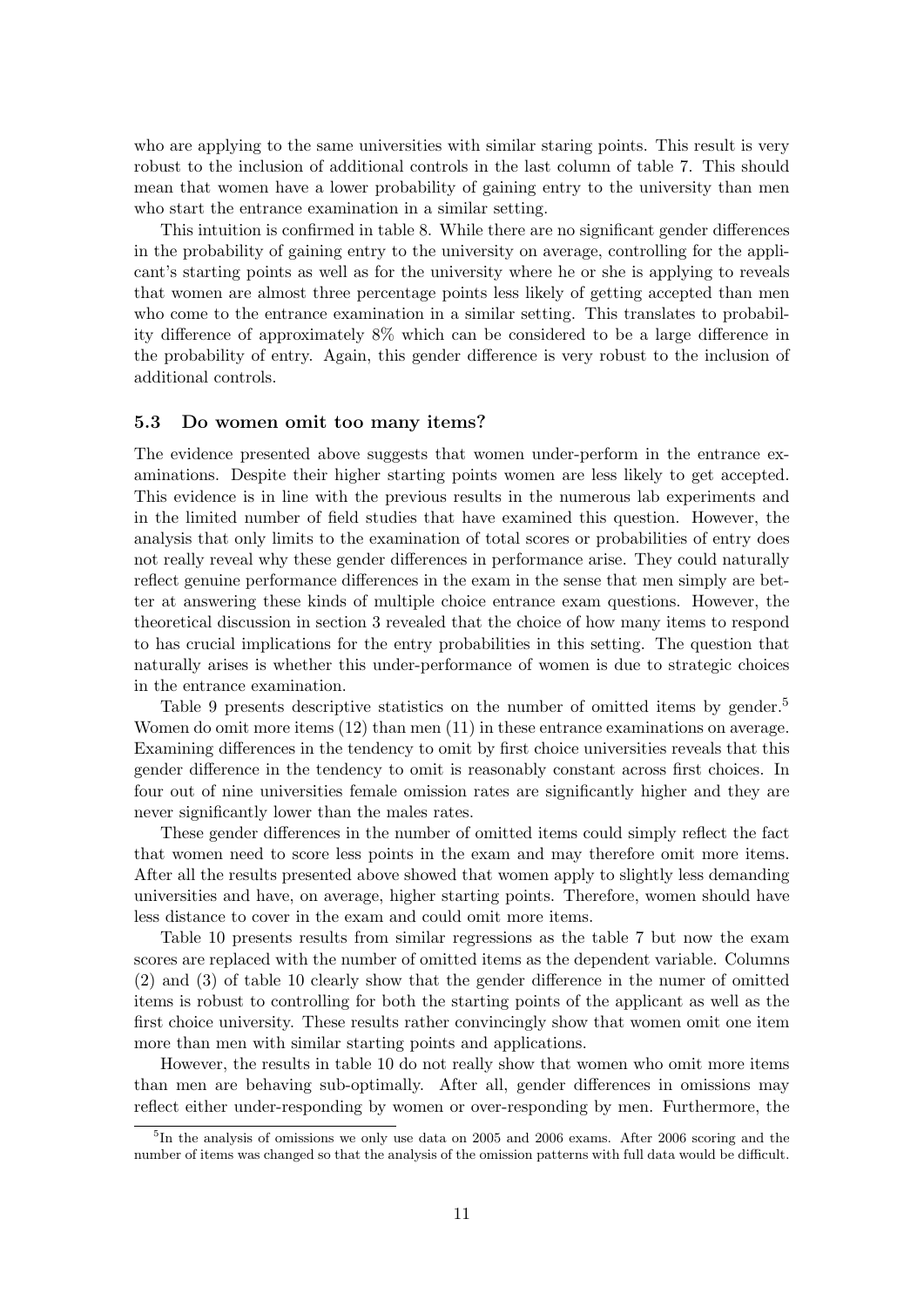differences in omission rates may arise from real differences in the knowledge about the exam material. In order to determine whether the differences in the number of omitted items can explain the performance differences presented above one would need to know whether women deviate more from their optimal answering strategies than men.

It is of course difficult to determine the optimal answering strategies with observational data where we do not have any additional information about the reasons for why individuals omit items other than what is contained in the application forms and in the answer sheets. However, the information provided by the applicants' answers can be used to derive the predicted probabilities of answering each item correctly. This procedure, also known as the Rasch Model, is commonly used in Item Response Theory.

To remain consistent with the notation used in section 3, denote the probability that the applicant t answers the item i correctly with  $Pr(Z_{ti} = 1)$ . In the Rasch model this probability is defined as:

$$
Pr(Z_{ti} = 1) = \frac{exp(z_{ti}(\theta_t - \delta_i))}{1 + exp(\theta_t - \delta_i)}
$$
\n
$$
(5)
$$

for items  $i = 1, ..., N$  where  $\theta_t$  is the fixed effect for the applicant t and  $\delta_i$  is "the difficulty parameter" for item  $i$ . Under the assumption that answers to different items are independent after controlling for fixed effects, the likelihood for the applicant  $t$  is:

$$
L_t(\boldsymbol{\delta}, \theta_t | \mathbf{z_t}) = \prod_{i=1}^N Pr(z_{ti} = 1 | \theta_t, \delta_i)
$$
\n(6)

with  $z_t = (z_{ti})_{i=1,\dots,N}$  and  $\boldsymbol{\delta} = (\delta_i)_{i=1,\dots,N}$ . The Rasch model has the useful property that the number of correct answers is a sufficient statistic for the latent trait  $\theta_t$ . Therefore the estimation of the Rasch model simplifies to a logit model where the probability of answering each item correctly is regressed on the full set of 40 item dummies and a set of 40 dummies for the counts of correct answers.

The estimated coefficients of the Rasch model can be used to derive the predicted probabilities of answering each item correctly for each individual. The average predicted probabilities are plotted by gender and item in figure 2. As can be seen from this figure, the predicted probabilities are almost linearly decreasing in item difficulty and are virtually identical for men and women.

The predicted probabilities can be used in the same way as the examples of probability profiles that were used in section 3 to derive the optimal number of item responses in the entrance exam. As the mean of the entry threshold we use the past year's thresholds, both the ones based on the entrance examination points alone and the ones based on the sum of entrance examination points and starting points, and as the standard deviation the sample standard deviation of that particular threshold in the data. Similarly as in section 3, we assume that the thresholds are distributed normally. With this information, the vector of predicted probabilities of answering items correctly for each individual and the probability that each score exceeds the threshold of the university that the applicant is applying to, we can calculate the number of items that maximises the probability of entry for each individual in the data following the same recursive algorithms as in section 3.

Table 11 presents the descriptive statistics on the observed answering behaviour as well as on the optimal behaviour by gender. The first row of the table repeats the fact that is already familiar from table 10. Women answer fewer items in the entrance examinations than men. As can be seen from the second row of table 11, this answering pattern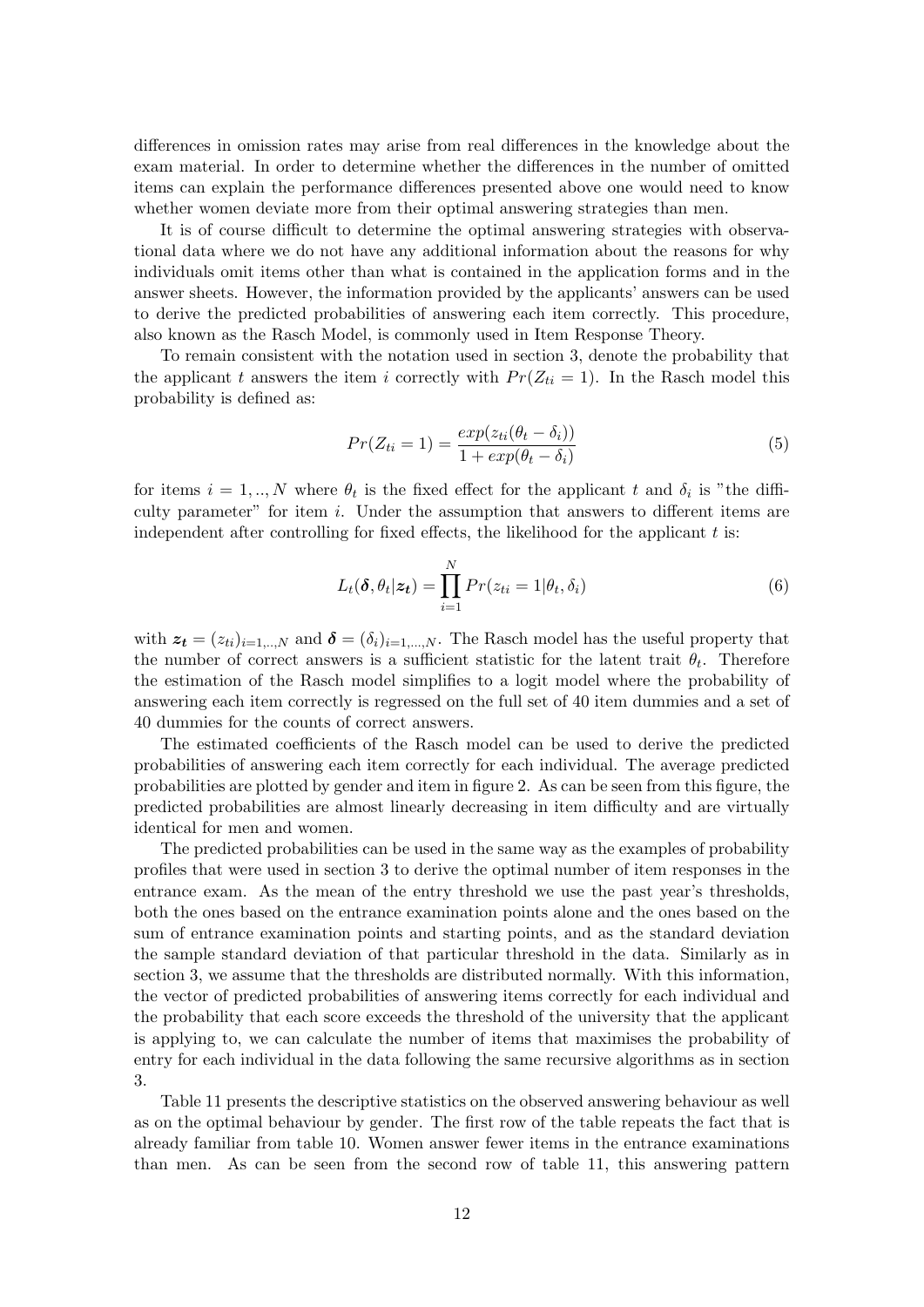nevertheless yields a higher probability of entry for women than for men. The difference in the predicted probabilities of entry based on actual behaviour is approximately one percentage point in favour of women and significant. However, the third row shows that the optimal number of items, the one that maximizes the predicted probability of entry, is higher than the actual number of answered items both for men and for women. This optimal number of answers is slightly, but significantly, higher for men, at 30.9 items, than for women, at 30.7 items. The optimal number of items would naturally yield higher average predicted probabilities of entry for both men and women so that the difference in the probabilities would remain approximately at the same level as with the probabilities based on the actual behaviour. The last two rows of table 11 provides summary statistics on how much men and women deviate, on average, from the behaviour that is optimal based on the Rasch model. By answering 2.8 items more women could increase their probability of entry by 1.1 percentage points. Men would have to answer only 1.9 items more to reach the maximum predicted probability of entry which is 0.9 percentage points higher than the predicted probability based on actual behaviour.

These summary statistics clearly imply that both men and women are answering, on average, too few items in the entrance examinations. The deviation from optimal answering strategy also seems to be larger for women who would need to answer more additional items to arrive at the optimum and by doing so would increase their probability of entry more than men would by obtaining the optimum. This interpretation of the summary statistics is confirmed when we plot the Kernel distributions of the deviations from the predicted optimal number of items in figure 3. This figure reveals that the female distribution clearly lies on the left of the male distribution. The fraction of women who answer too few items is substantially larger than the faction of men. At the same time, there are fewer women that answer too many questions than men. Hence, women deviate more from the predicted optimal behaviour and they do that by answering too few items.

The analysis based on the Rasch model seems to confirm that women are less likely to gain entry to university because they are too timid in their answering strategies. If we take the results literarily, women are omitting items that would increase their probability of entry. This would be consistent with the argument that gender differences in performance in competitive settings such as entrance examinations may arise because of differences in strategic choices. However, we should also be careful when interpreting these results. These kind of answering patterns could also arise if the applicants have some information on their probabilities of answering correctly that is not observable to us. In that case the differences in performance would reflect genuine differences in ability to answer the items rather than strategic choices. Based on the data at hand, it is not possible to fully discriminate between these explanations.

## 6 Conclusions

The extensive lab and much more limited field literature has rather convincingly documented that women tend to perform worse in competitive settings than men. However, very little is known about the reasons for why this gender gap in performance emerges. While the theoretical literature has highlighted the importance of strategic choices in competitive settings, the empirical evidence, and especally the field evidence, on gender differences in strategic choices and their implications has been limited.

In this paper we analyze performance differences in university entrance examinations. We exploit data from the joint exams that the nine Finnish universities providing education in economics and business use to choose their students. Entry to the universtities is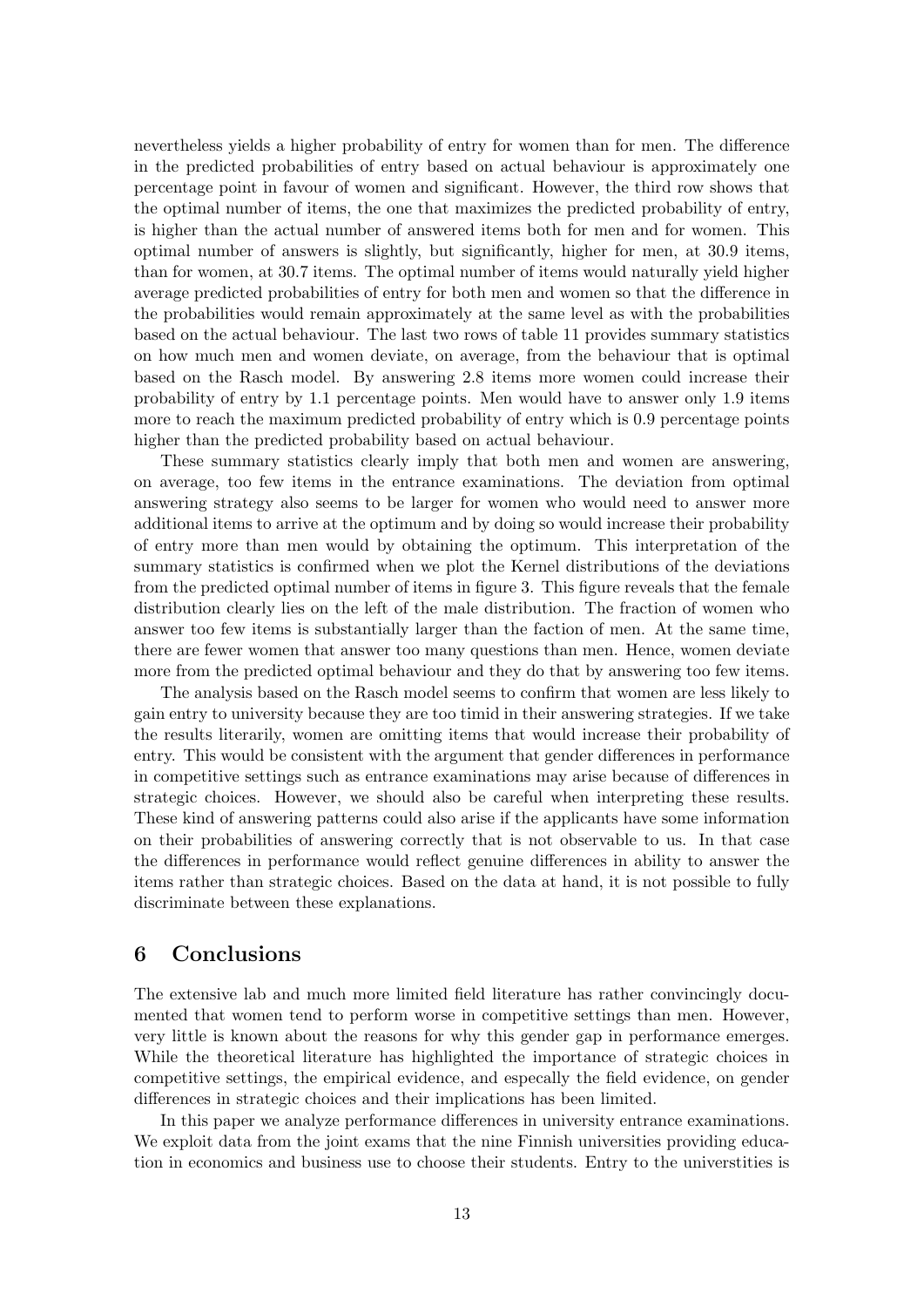based on the joint sum of starting points that the applicants are credited based on their high school matriculation exam results and the points from the entrance examination. The entrance examination is a multiple choice test where wrong answers are penalized and omissions yield zero points. This feature of the entrance examinations means that guessing and omission strategies of the applicants matter for their probabilities of gaining entry to the university that they apply to.

Our evidence show that there are no large differences in how men and women perform in the entrance examinations on average. However, once we control for the starting points of the applicants, clear gender differences arise. Women have clearly higher starting points than men on average which reflects their superior performance in secondary education. Once these differences in the starting points are controlled for, women clearly score lower in the entrance exam and are less likely to gain entry to university than men.

We also analyze whether these gender difference in performance can potentially be explained by differences in answering strategies. Women clearly omit more items than men in the entrance examinations. We use the Rasch Model to derive predictions of the individual probabilities of answering items correctly in the entrance exam. Using these predicted probabilities we can derive the number of items that each individual should answer to maximise their probability of gaining entry. Our results show that women deviate more from the optimal number of items than men and that they do so because they tend to answer too few items.

We think that these results are consistent with the argument that differences in strategies may explain, at least partly, the observed gender differences performance under competitive pressure. The women in these entrance examinations seem to be more conservative and timid test takers than men. While these tendencies could benefit women if the objective was simply to maximise the expected score, the failure to answer items that the respondent is less sure about may hurt the chances of exceeding the entry threshold. However, we should be cautious in interpreting these results. Since responses of the applicants may be driven by information about their own abilities that is unobservable to us, these answering patterns could also reflect geuine differences in the ability to answer the items. Future field and lab work should nevertheless devote effort to disengtangle the role of strategic and behavioral factors in explaining the gender differences in performance under competitive pressure.

### References

- Bernardo, J. M. (1998). A decision analysis approach to multiple-choice examinations. In Applied decision analysis (pp. 195–207). Springer.
- Bronars, S. (1987). Risk taking in tournaments. Unpublished Working Paper-University of Texas at Austin.
- Burgos, A.  $(2004)$ . Guessing and gambling. *Economics Bulletin*,  $\mathcal{A}(4)$ , 1–10.
- Dohmen, T., & Falk, A. (2011). Performance pay and multidimensional sorting: Productivity, preferences, and gender. The American Economic Review, 101 (2), 556–590.
- Espinosa, M. P., & Gardeazabal, J. (2010). Optimal correction for guessing in multiplechoice tests. Journal of Mathematical Psychology, 54 (5), 415–425.
- Gneezy, U., Niederle, M., & Rustichini, A. (2003). Performance in competitive environments: Gender differences. The Quarterly Journal of Economics, 118(3), 1049– 1074.
- Goel, A. M., & Thakor, A. V. (2008). Overconfidence, ceo selection, and corporate governance. The Journal of Finance, 63 (6), 2737–2784.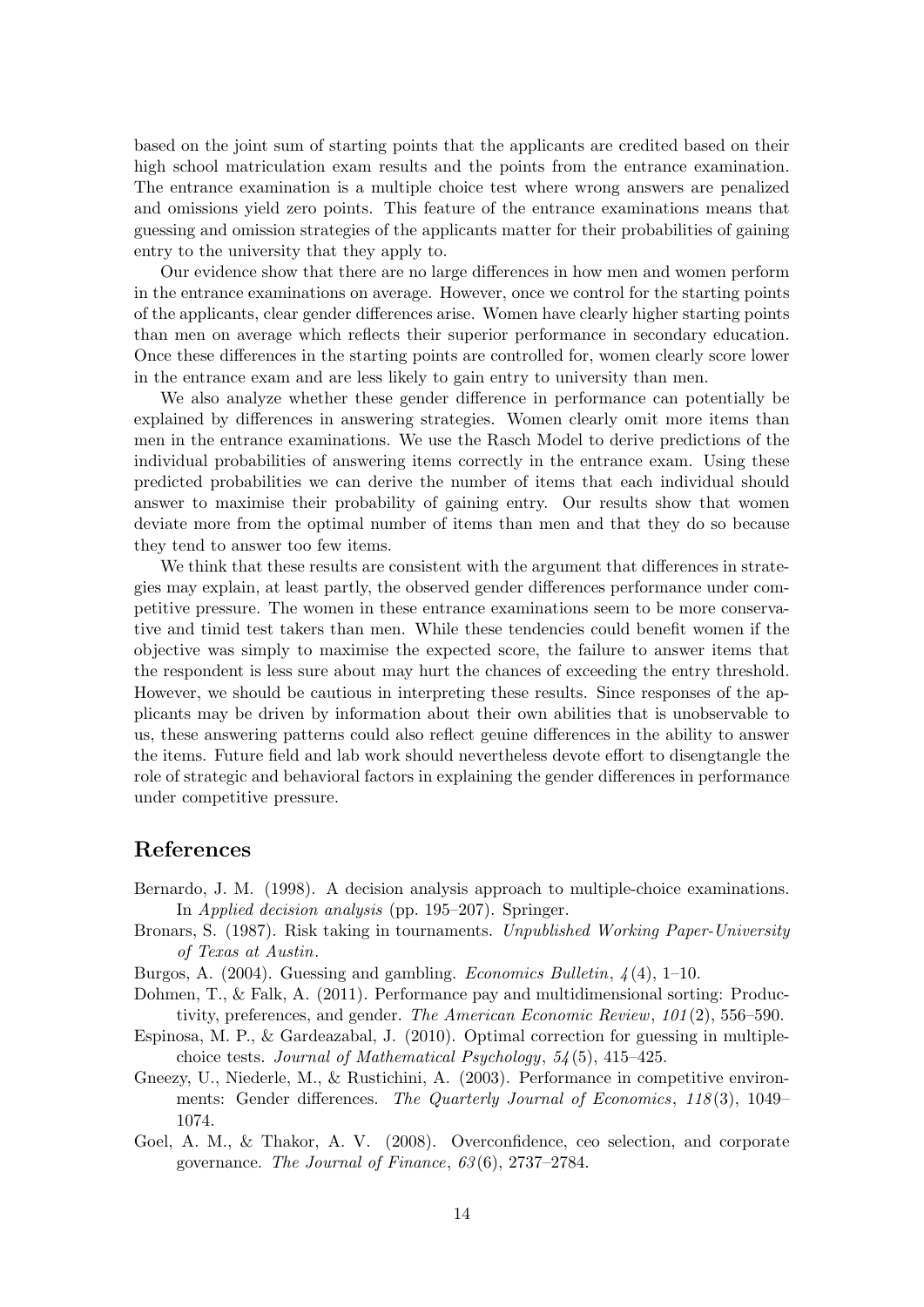- Hvide, H. K. (2002). Tournament rewards and risk taking. Journal of Labor Economics,  $20(4)$ , 877–898.
- Jurajda, S., & Munich, D. (2011). Gender gap in performance under competitive pressure: Admissions to czech universities. The American Economic Review, 101 (3), 514– 518.
- Kuo, W., & Zuo, M. J. (2003). Optimal reliability modeling: principles and applications. Wiley. com.
- Manning, A., & Saidi, F. (2010). Understanding the gender pay gap: what's competition got to do with it? Industrial and Labor Relations Review, 681–698.
- Nekby, L., Thoursie, P. S., & Vahtrik, L. (2008). Gender and self-selection into a competitive environment: Are women more overconfident than men? Economics Letters,  $100(3)$ , 405–407.
- Niederle, M., & Vesterlund, L. (2007). Do women shy away from competition? do men compete too much? The Quarterly Journal of Economics, 122 (3), 1067–1101.
- Ors, E., Palomino, F., & Peyrache, E. (2013). Performance gender gap: Does competition matter? Journal of Labor Economics, 31(3), 443-499.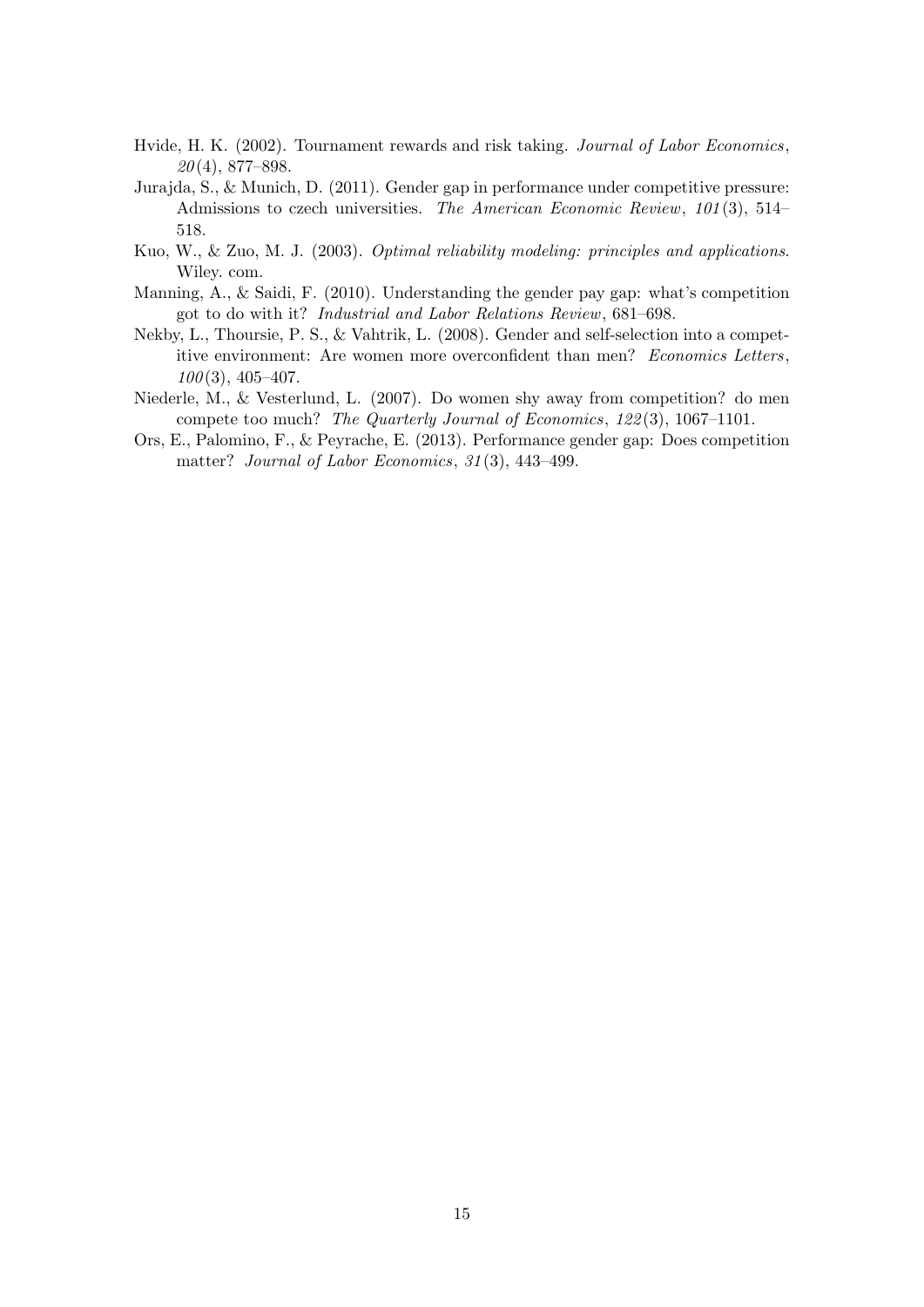

Figure 1: Probability of exceeding the threshold by number or items

Note: The probabilities of answering each item correctly are determined by equation  $p_i = 1 - d(i - 1)$  for  $i = 1, 2, ..., 40$  where  $d = 0.02$  for high probability,  $d = 0.0225$  for medium probability, and  $d = 0.025$  for low probability profiles. The thresholds are distributed normally with standard deviation of 4 so that the medium threshold, which is also used in the left-hand side figure, has a mean of 20, the low threshold has a mean of 15, and the high threshold has a mean of 25.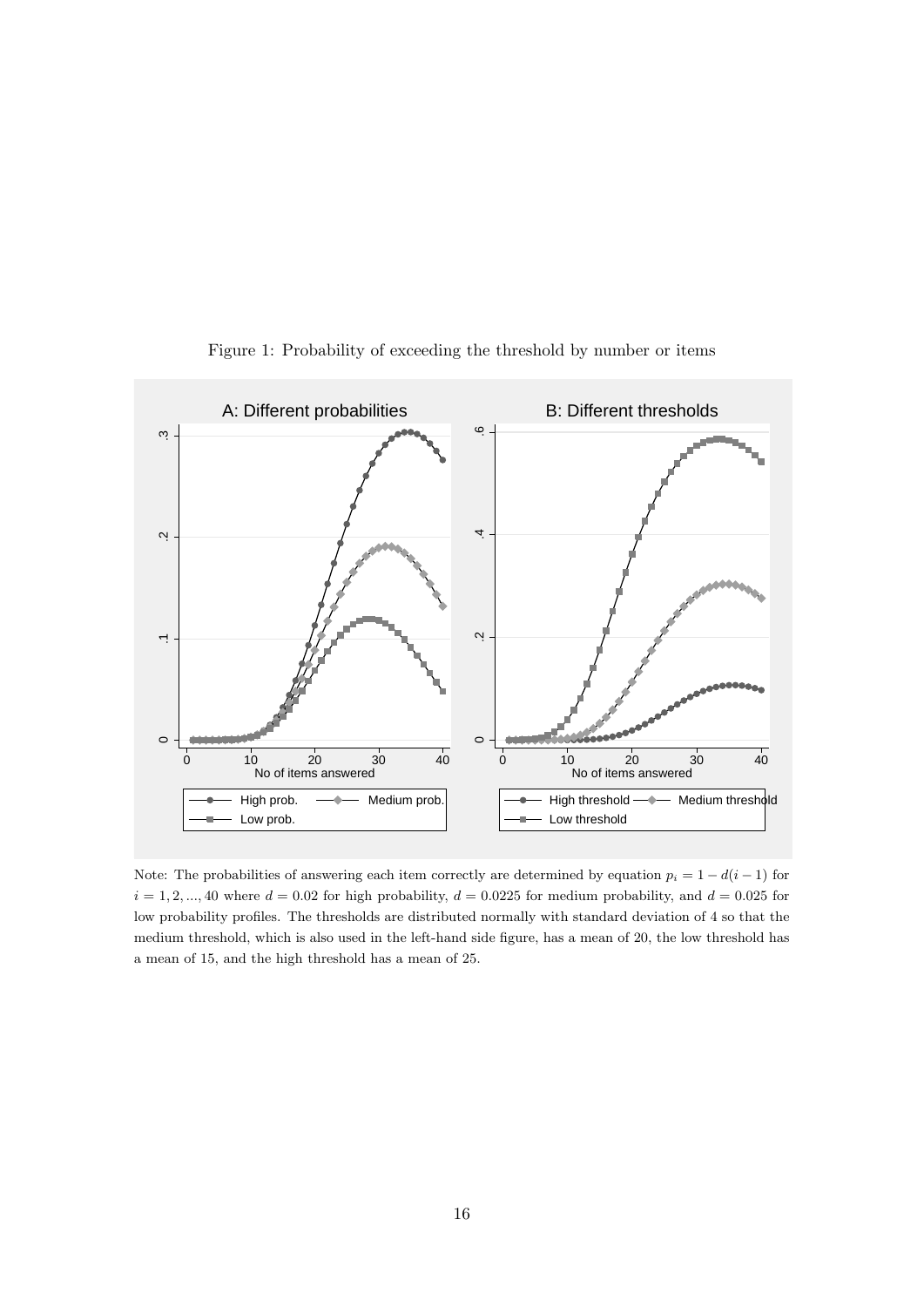

Figure 2: Average predicted probabilities of answering items correctly by gender

Note: The predicted probabilities are the fitted values from the logit model where the probability of answering correctly to each item is regressed on a full set of item dummies and dummies for each count of correct answers.



Figure 3: Deviation from the optimal number of items by gender

Note: Kernel distributions of the predicted optimal number of items and the actual number of items by gender. 2005-2006 data.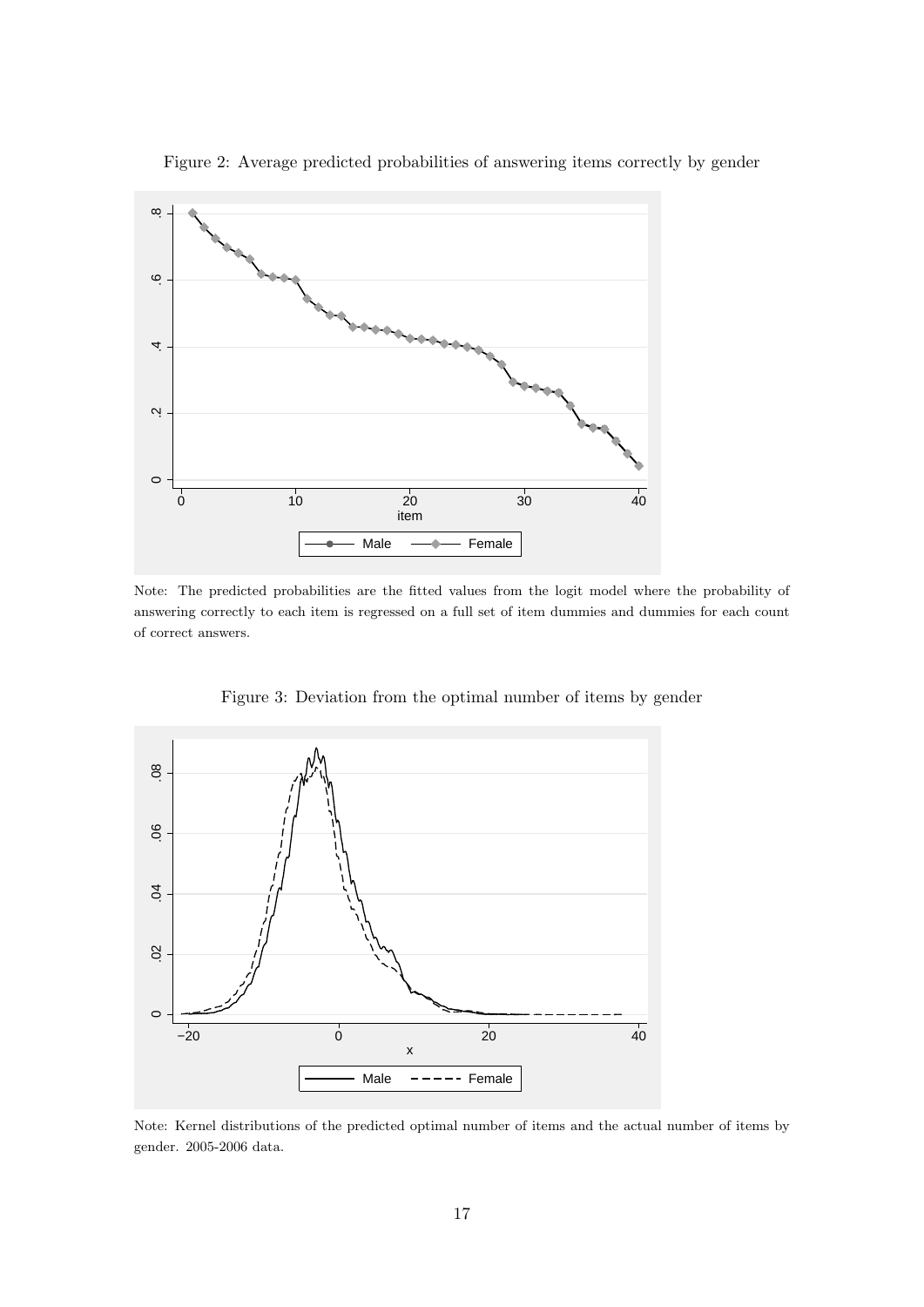**Table 1** Starting points based on matriculation exam results

| <b>Subject</b>          | $(100-95)$<br><i>percentiles</i> ) | $(95 - 80)$<br><i>percentiles</i> ) | $(80 - 60)$<br><i>percentiles</i> ) | $(60-36)$<br><i>percentiles</i> ) | $(36-16)$<br><i>percentiles</i> ) |
|-------------------------|------------------------------------|-------------------------------------|-------------------------------------|-----------------------------------|-----------------------------------|
| <b>Finnish</b>          | 9                                  | 8                                   | 6                                   |                                   |                                   |
| <b>Mathematics,</b>     | 10                                 |                                     |                                     | 4                                 |                                   |
| long                    |                                    |                                     |                                     |                                   |                                   |
| <b>Mathematics,</b>     |                                    | 6                                   | 4                                   | 3                                 |                                   |
| short                   |                                    |                                     |                                     |                                   |                                   |
| Other subject,          |                                    | 6                                   | 4                                   | 3                                 |                                   |
| long                    |                                    |                                     |                                     |                                   |                                   |
| Other subject,<br>short |                                    |                                     | 3                                   |                                   |                                   |

**Note**: Entries in the table report the amount of points that are credited for the performance in the various high school matriculation exam subjects in the entrance exam.

|                 |       | 2005 | 2006 | 2007  | 2008  | <b>Mean</b> | Variance |
|-----------------|-------|------|------|-------|-------|-------------|----------|
| <b>Helsinki</b> | Joint | 57   | 55.5 | 53    | 52.75 | 54.6        | 3.16     |
|                 | Exam  | 28.5 | 27   | 24    | 23.5  | 25.79       | 4.34     |
|                 | Joint | 36   | 32   | 30.5  | 28    | 31.74       | 9.45     |
| Joensuu         | Exam  | 14.5 | 12.5 | 12.25 | 10.5  | 12.47       | 1.51     |
|                 | Joint | 38   | 36   | 34.5  | 35.25 | 35.92       | 1.73     |
| Kuopio          | Exam  | 16   | 14.5 | 14    | 13    | 14.35       | 1.27     |
|                 | Joint | 34   | 28   | 29.75 |       | 30.79       | 6.52     |
| Lapland         | Exam  | 13.5 | 10   | 10.25 |       | 11.37       | 2.66     |
|                 | Joint | 41   | 39   | 37.25 | 36.25 | 38.55       | 3.38     |
| Lappeenranta    | Exam  | 19   | 17   | 15.5  | 14.5  | 16.67       | 2.99     |
| Oulu            | Joint | 41.5 | 36.5 | 37.25 | 33.75 | 37.36       | 8.03     |
|                 | Exam  | 17.5 | 14.5 | 12.5  | 10.5  | 13.84       | 6.91     |
|                 | Joint | 48   | 48.5 | 45.75 | 45.25 | 46.96       | 1.93     |
| <b>Tampere</b>  | Exam  | 20.5 | 21   | 18.5  | 18.25 | 19.64       | 1.44     |
|                 | Joint | 47.5 | 44   | 45.25 | 42.5  | 44.85       | 3.41     |
| Turku           | Exam  | 21   | 17.5 | 17.25 | 15.75 | 17.89       | 3.79     |
| <b>Vaasa</b>    | Joint | 39.5 | 38.5 | 35.75 | 34    | 37.15       | 4.85     |
|                 | Exam  | 18   | 16   | 11.25 | 11.5  | 14.5        | 8.74     |

**Note**: Entries in the table reports the realized entrance thresholds of the universities by year. Joint refers to the thresholds that is based on the sum of starting points and the entrance exam points and based on which 60% of the students are chosen. Exam refers to the threshold that is based on the entrance exam points alone and based on which 40% of the students are chosen.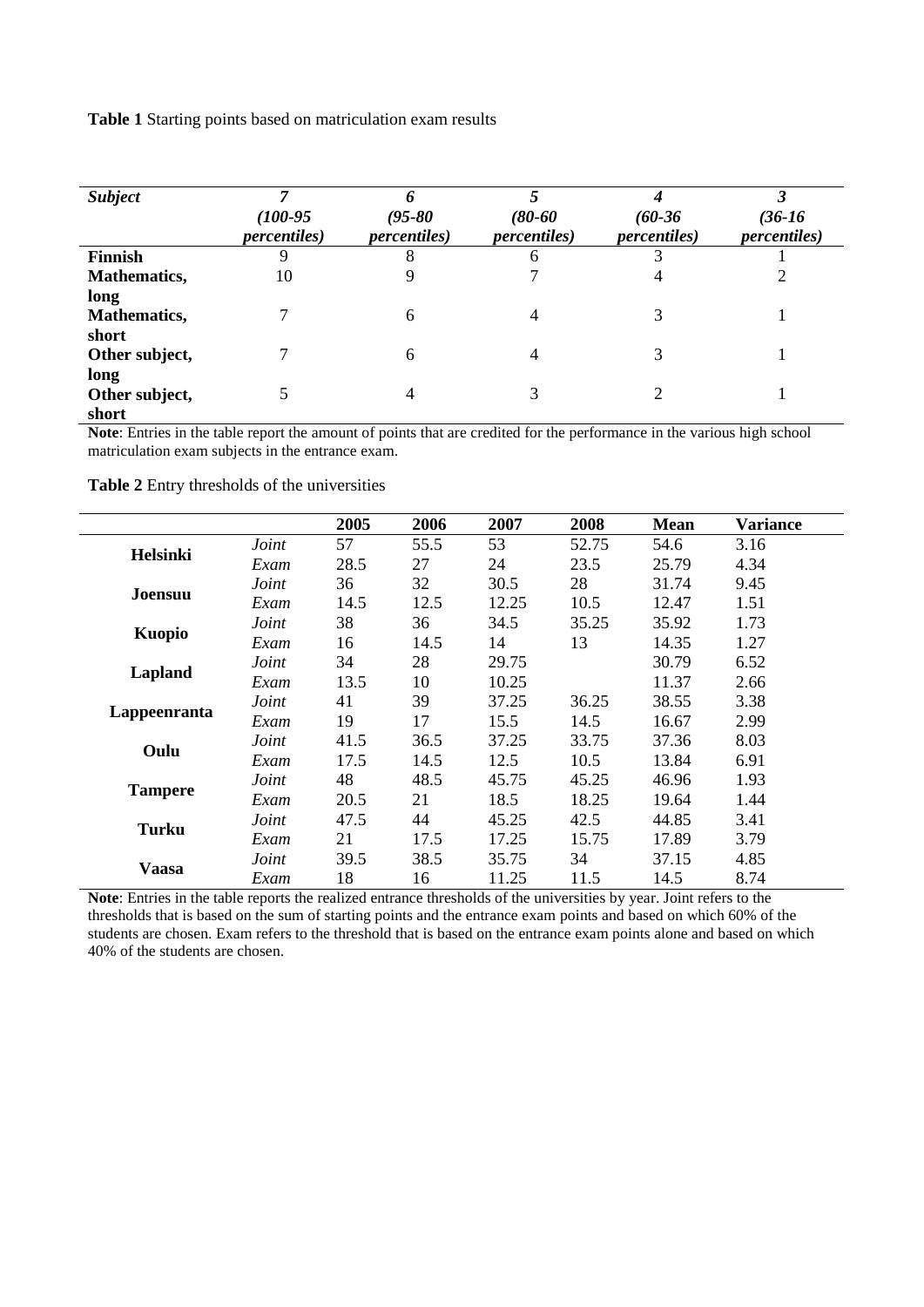**Table 3 Shares of male and female applicants and accepted students by university**

|                |       | <b>Applicants</b> |                                | Accepted |       |                                                 |                                                              |
|----------------|-------|-------------------|--------------------------------|----------|-------|-------------------------------------------------|--------------------------------------------------------------|
| University     | Male  | Female            | Test: $P[Pr(Male)=Pr(Female)]$ |          |       | <i>Male Female</i> Test: P[Pr(Male)=Pr(Female)] | Test:<br>$P[Pr(Female_{Application})=Pr(Female_{Accepted})]$ |
| Helsinki       | 57.79 | 42.21             | 0.000                          | 54.69    | 45.31 | 0.000                                           | 0.034                                                        |
| Joensuu        | 59.52 | 40.48             | 0.000                          | 63.98    | 36.02 | 0.000                                           | 0.207                                                        |
| Kuopio         | 58.52 | 41.48             | 0.000                          | 60.45    | 39.55 | 0.000                                           | 0.604                                                        |
| Lapland        | 52.98 | 47.02             | 0.123                          | 57.24    | 42.76 | 0.014                                           | 0.389                                                        |
| Lappeenranta   | 55.06 | 44.94             | 0.000                          | 56.76    | 43.24 | 0.000                                           | 0.497                                                        |
| Oulu           | 54.90 | 45.10             | 0.000                          | 52.00    | 48.00 | 0.149                                           | 0.190                                                        |
| <i>Tampere</i> | 51.09 | 48.91             | 0.092                          | 52.90    | 47.10 | 0.047                                           | 0.423                                                        |
| Turku          | 51.91 | 48.09             | 0.001                          | 55.65    | 44.35 | 0.000                                           | 0.027                                                        |
| Vaasa          | 57.27 | 42.73             | 0.000                          | 54.88    | 45.12 | 0.000                                           | 0.027                                                        |
| Total          | 55.37 | 44.63             | 0.000                          | 55.32    | 44.68 | 0.000                                           | 0.955                                                        |

Note: The first two columns report the shares of male and female applicants by first choice university. The third column reports the p-value of the test of the hypothesis that these shares are equal. The columns 4 and 5 report the shares of male and female students among the accepted. The sixth column reports the p-value of the test of the test of the hypothesis that these shares are equal. The seventh column reports the p-values from a test of the hypothesis that female shares in columns 2 and 5 are equal.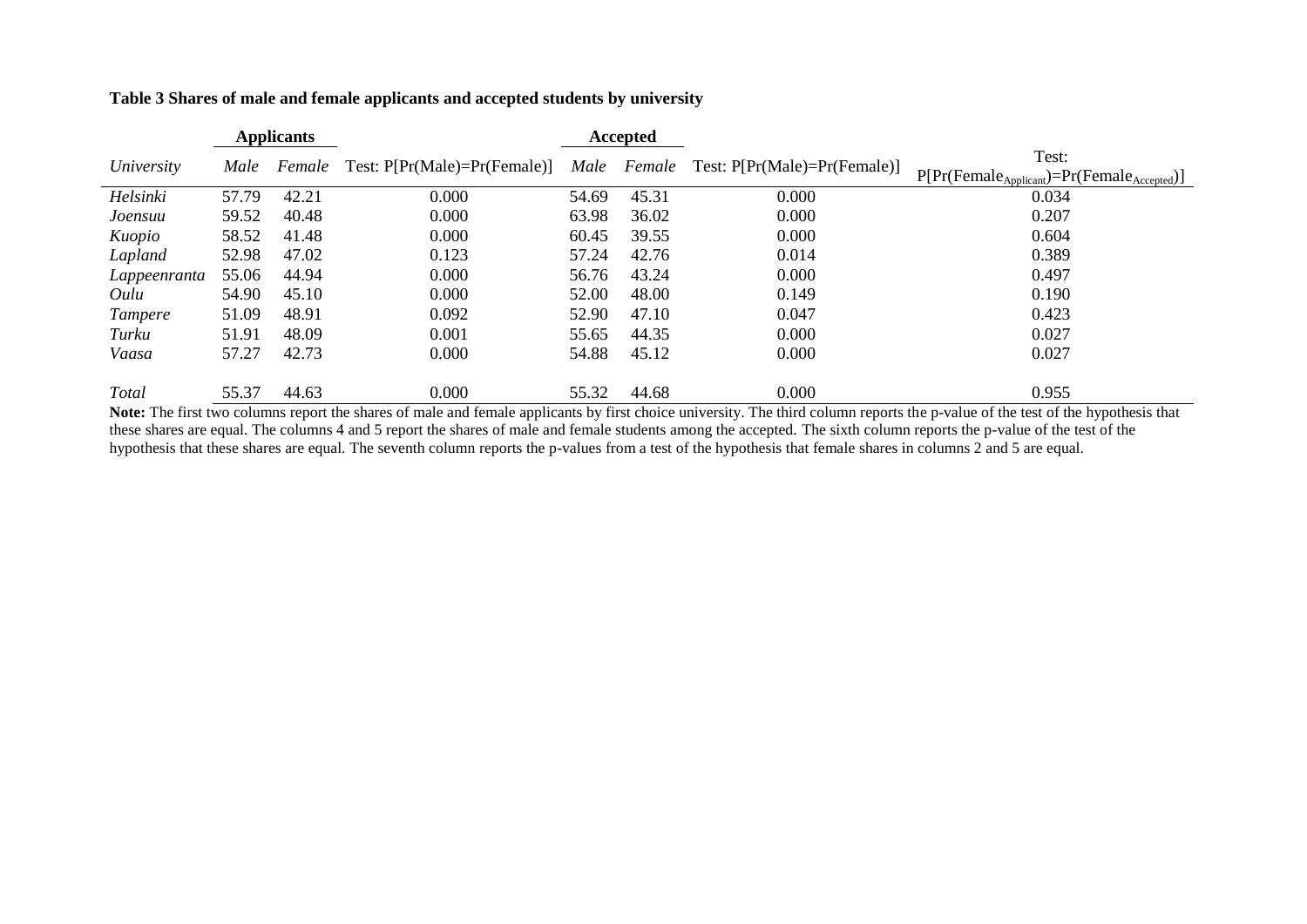|                      |                | <b>Starting points</b> |             |         | <b>Exam Points</b> |             |  |  |
|----------------------|----------------|------------------------|-------------|---------|--------------------|-------------|--|--|
| University           | Male           | Female                 | Diff        | Male    | Female             | Diff.       |  |  |
| Helsinki             | 19.01          | 21.05                  | ***<br>2.04 | 13.00   | 13.61              | ***<br>0.61 |  |  |
| Joensuu              | 14.29          | 17.37                  | $3.08***$   | 5.43    | 5.18               | $-0.25$     |  |  |
| Kuopio               | 13.88          | 16.11                  | $2.23***$   | 5.47    | 5.30               | $-0.17$     |  |  |
| Lapland              | 12.34          | 15.84                  | $3.50***$   | 5.42    | 5.13               | $-0.30$     |  |  |
| Lappeenranta         | 14.67          | 16.64                  | $1.97***$   | 7.27    | 7.13               | $-0.14$     |  |  |
| Oulu                 | 15.95          | 17.69                  | $1.74***$   | 6.95    | 7.48               | 0.53        |  |  |
| <b>Tampere</b>       | 17.77          | 19.56                  | $1.79***$   | 9.23    | 9.37               | 0.14        |  |  |
| Turku                | 17.75          | 19.78                  | $2.03***$   | 10.24   | 9.53               | $-0.72$ **  |  |  |
| Vaasa                | 13.92          | 16.84                  | $2.92***$   | 6.75    | 6.55               | $-0.20$     |  |  |
|                      |                |                        |             |         |                    |             |  |  |
| Total                | 17.27          | 19.34                  | $2.07***$   | 10.07   | 10.18              | 0.11        |  |  |
| $1st$ percentile     | 0              | 0                      | 0           | $-6.25$ | $-5.5$             | $0.75^*$    |  |  |
| $5th$ percentile     | $\overline{2}$ | 1                      | -1          | $-2.5$  | $-2$               | $0.5^{**}$  |  |  |
| $10^{th}$ percentile | 6              | 7                      | ***         | $-0.5$  | $-0.25$            | 0.25        |  |  |
| $25th$ percentile    | 11             | 14                     | $3***$      | 3.5     | 3.25               | $-0.25$     |  |  |
| Median               | 17             | 20                     | $3***$      | 9       | 9.25               | 0.25        |  |  |
| $75^{th}$ percentile | 23             | 26                     | 3           | 16.25   | 16.5               | 0.25        |  |  |
| $90th$ percentile    | 29             | 31                     | $2^{***}$   | 22.5    | 22.5               | $\theta$    |  |  |
| $95th$ percentile    | 32             | 33                     | $***$       | 25.5    | 25.5               | 0           |  |  |
| $99th$ percentile    | 37             | 37                     | 0           | 30      | 29.5               | $-0.5$      |  |  |

#### **Table 4 Starting and entrance examination points by gender**

**Note**: The entries in first ten rows report average male and female starting and entrance exam points as well as their differences. \*\*\*\* indicate significance at 1%-level, \*\* at 5%-level, and \* at 10%-level. The last 10 rows of the table report the percentiles of the starting points and entrance exam points by gender as well as their differences.

#### **Table 5 Acceptance rates by gender and university**

| <b>University</b> | Male | Female | Diff.       |
|-------------------|------|--------|-------------|
| Helsinki          | 0.13 | 0.15   | $*$<br>0.01 |
| Joensuu           | 0.11 | 0.10   | $-0.01$     |
| Kuopio            | 0.09 | 0.09   | 0.00        |
| Lapland           | 0.10 | 0.11   | 0.01        |
| Lappeenranta      | 0.14 | 0.15   | 0.01        |
| Oulu              | 0.15 | 0.19   | 0.03        |
| <b>Tampere</b>    | 0.08 | 0.08   | 0.00        |
| Turku             | 0.15 | 0.13   | $-0.02$     |
| Vaasa             | 0.16 | 0.17   | 0.01        |
|                   |      |        |             |
| Total             | 0.27 | 0.27   | 0.00        |
| First rank        | 0.17 | 0.17   | 0.00        |
| Second rank       | 0.07 | 0.06   | $-0.01$     |
| Third rank        | 0.03 | 0.04   | 0.00        |
| Rejected          | 0.73 | 0.73   | 0.00        |

**Note:** The entries in the first nine rows report the average acceptance rates by gender and by first choice universities as well as their differences. \*\*\*\* indicate significance at 1%-level, \*\*\* at 5%-level, and \*\* at 10%-level. The last five rows report the average acceptance rates by gender, the share of applicants that are accepted to their first, second, and third choice university by gender and their differences. The final row reports the shares of students that do not gain entry to any university.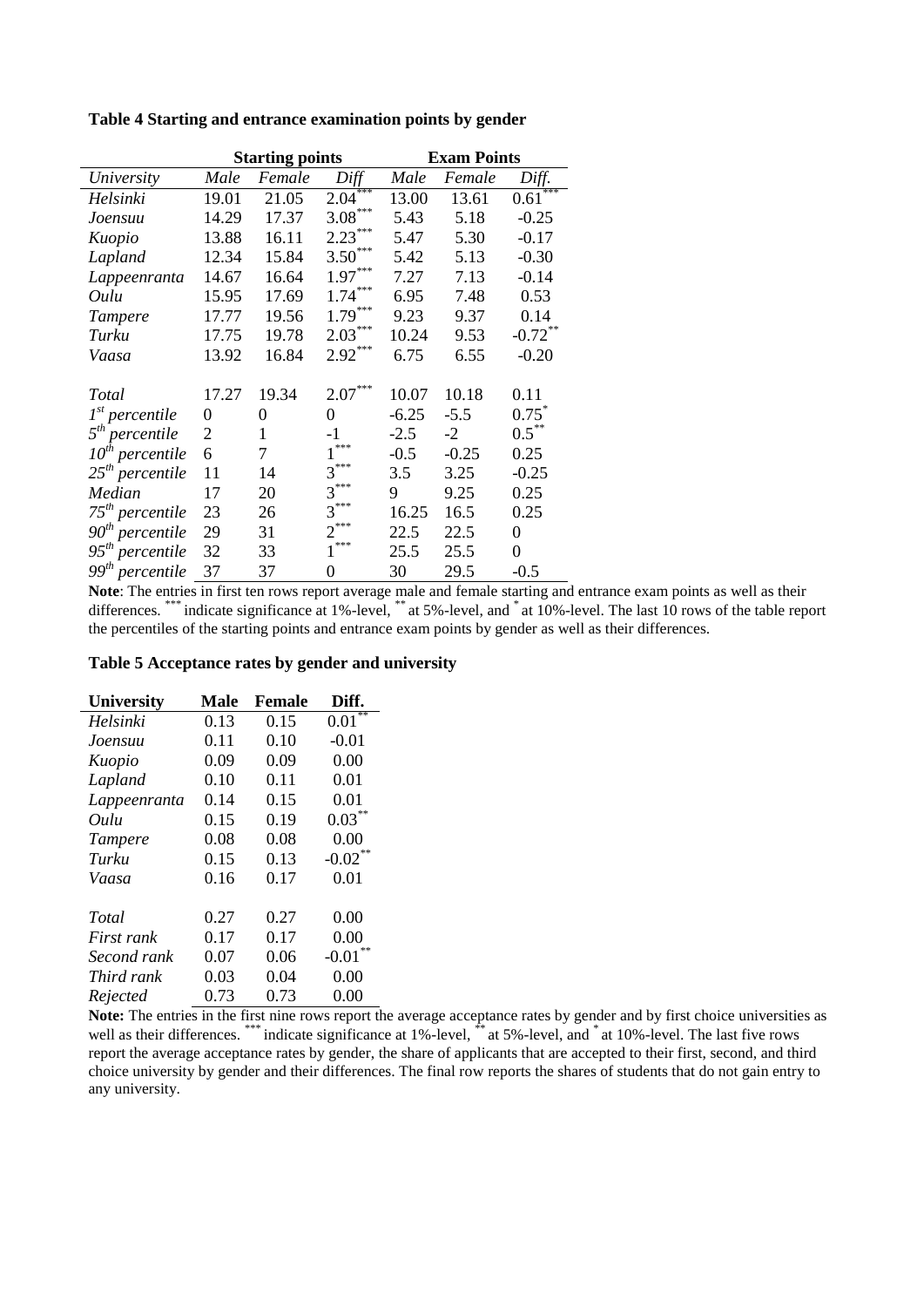|                                     | $\left(1\right)$ | (2)           | (3)           |
|-------------------------------------|------------------|---------------|---------------|
| <b>VARIABLES</b>                    | All              | All           | Show up       |
|                                     |                  |               |               |
| Female $= 1$                        | 0.100            | $-0.272**$    | $-0.0357$     |
|                                     | (0.133)          | (0.128)       | (0.140)       |
| Starting points                     |                  | $0.172***$    | $0.167***$    |
|                                     |                  | (0.00727)     | (0.00812)     |
| Age                                 |                  | $-0.142***$   | $-0.168***$   |
|                                     |                  | (0.0141)      | (0.0171)      |
| Distance to the university in 100km |                  | $-0.00827***$ | $-0.00880***$ |
|                                     |                  | (0.000448)    | (0.000490)    |
| Second time applying                |                  | 0.0153        | $-0.188$      |
|                                     |                  | (0.146)       | (0.157)       |
| Third time applying                 |                  | $-0.0144$     | $-0.120$      |
|                                     |                  | (0.299)       | (0.326)       |
| Fourth time applying                |                  | $-0.749$      | $-1.434*$     |
|                                     |                  | (0.740)       | (0.850)       |
| <b>Year 2006</b>                    |                  | $-1.418***$   | $-1.144***$   |
|                                     |                  | (0.157)       | (0.171)       |
| <b>Year 2007</b>                    |                  | $-3.259***$   | $-3.246***$   |
|                                     |                  | (0.157)       | (0.170)       |
| Constant                            | 47.79***         | 50.38***      | $51.10***$    |
|                                     | (0.0884)         | (0.390)       | (0.457)       |
|                                     |                  |               |               |
| <b>Observations</b>                 | 14,611           | 14,476        | 11,839        |
| R-squared                           | 0.000            | 0.095         | 0.100         |

**Table 6: Regression of the previous year's acceptance threshold on the female dummy, starting points and observable characteristics**

**Note**: The table reports the results from the OLS regressions of the past year's threshold of the university that the applicants apply to on gender dummy, the amount of starting points, and controls. Standard error are reported in parentheses. \*\*\*\* indicate significance at 1%-level, \*\* at 5%-level, and \* at 10%-level.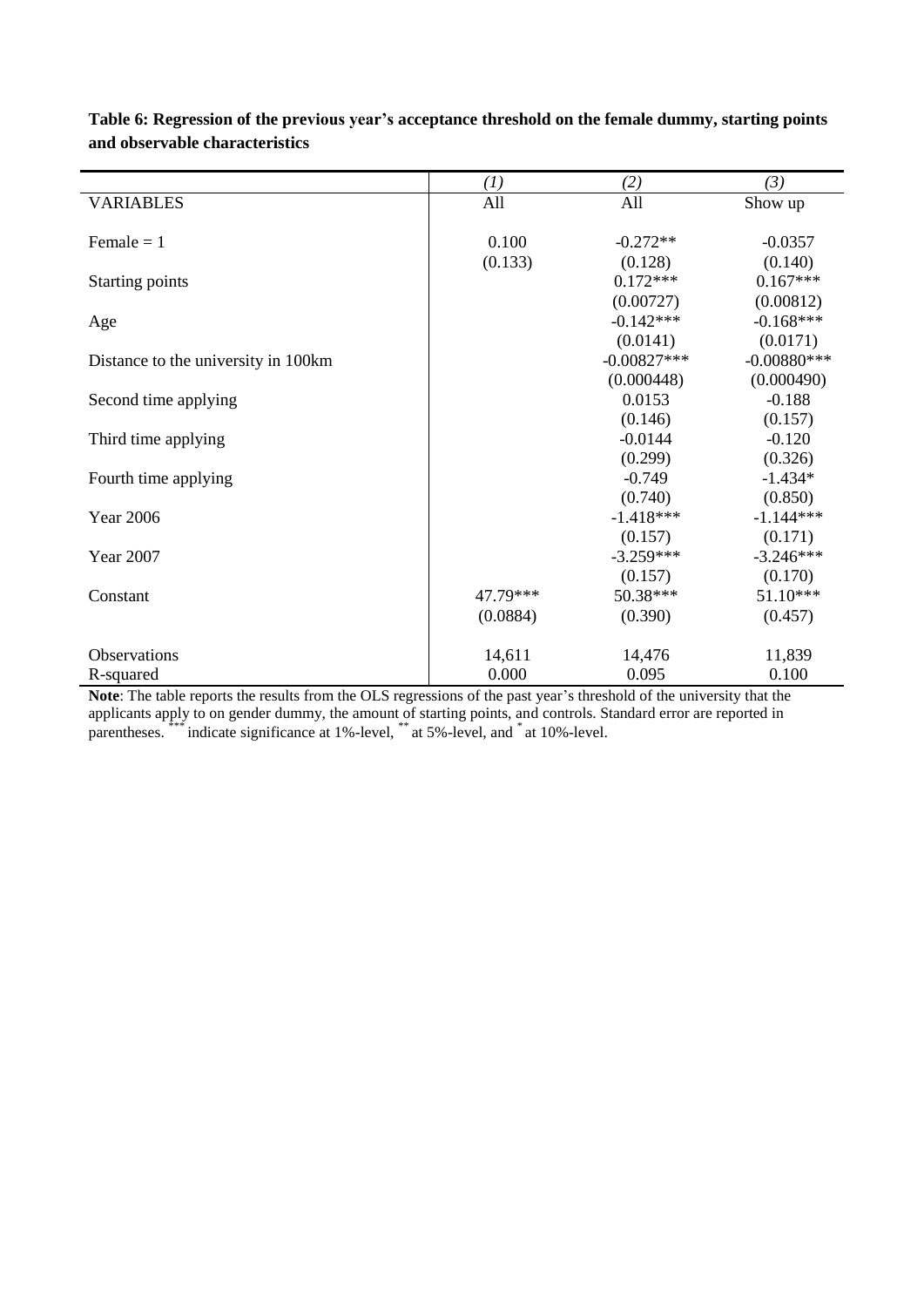#### **Table 7 Regression of entrance examination scores on female dummy and control variables**

|                                 | $\left( I\right)$ | (2)                   | (3)                   |
|---------------------------------|-------------------|-----------------------|-----------------------|
| <b>VARIABLES</b>                |                   |                       |                       |
| Female $= 1$                    | 0.109             | $-0.566***$           | $-0.590***$           |
| <b>Starting points</b>          | (0.132)           | (0.119)<br>$0.315***$ | (0.117)<br>$0.333***$ |
|                                 |                   | (0.00690)             | (0.00689)             |
| First choice university dummies |                   | Yes                   | <b>Yes</b>            |
| Controls                        |                   | Yes                   | Yes                   |
| Constant                        | $10.07***$        | $3.872***$            | $1.235**$             |
|                                 | (0.0877)          | (0.523)               | (0.629)               |
| Observations                    | 17,355            | 17,354                | 17,354                |
| R-squared                       | 0.000             | 0.212                 | 0.238                 |

**Note:** The table reports the results from the OLS regressions of the entrance examination scores on gender dummy, the amount of starting points, and controls. Controls include age of the applicant, distance to the first choice university in 100km, dummies for applying for the second, third, and fourth times, as well as year dummies. Standard errors are reported in parentheses. \*\*\* indicate significance at 1%-level, \*\* at 5%-level, and \* at 10%-level.

#### **Table 8 Regression on entry probability on female dummy and controls**

|                         | $^{(1)}$   | (2)          | (3)          |
|-------------------------|------------|--------------|--------------|
|                         |            |              |              |
| Female $= 1$            | 0.000459   | $-0.0288***$ | $-0.0255***$ |
|                         | (0.00616)  | (0.00590)    | (0.00587)    |
| Starting points         |            | $0.0145***$  | $0.0143***$  |
|                         |            | (0.000336)   | (0.000339)   |
| First choice university |            | Yes          | <b>Yes</b>   |
| dummies                 |            |              |              |
| Controls                |            |              | Yes          |
| Constant                | $0.274***$ | $-0.0161$    | $0.0877***$  |
|                         | (0.00411)  | (0.0243)     | (0.0294)     |
| <b>Observations</b>     | 21,262     | 21,122       | 21,122       |
| R-squared               | 0.000      | 0.105        | 0.116        |

**Note**: The table reports the results from the OLS regressions of the probability of gaining entry to university on gender dummy, the amount of starting points, and controls. Controls include age of the applicant, distance to the first choice university in 100km, dummies for applying for the second, third, and fourth times, as well as year dummies. Standard errors are reported in parentheses. \*\*\* indicate significance at 1%-level, \*\* at 5%-level, and \* at 10%-level.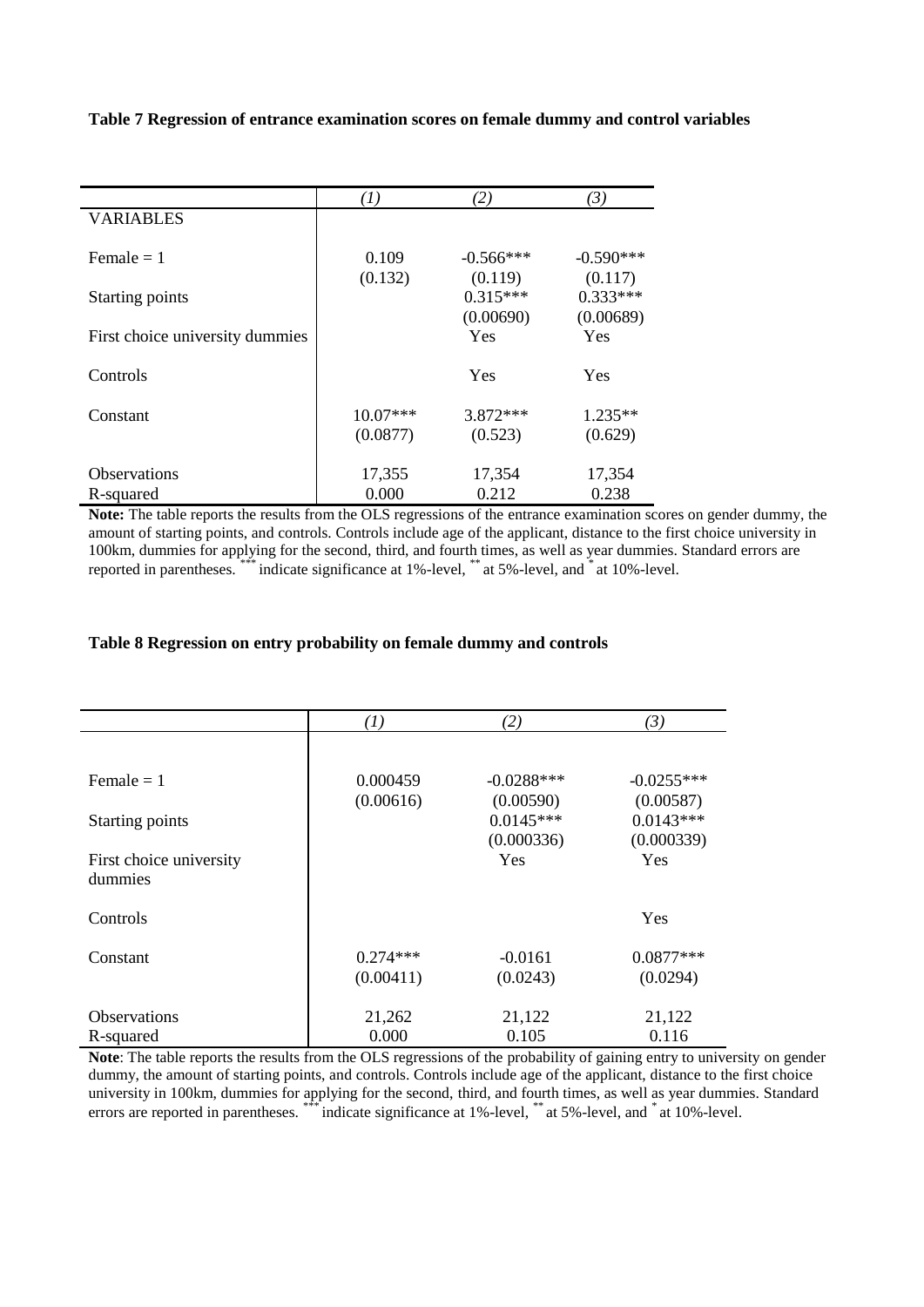|  |  | Table 9 Number of omitted items by gender |  |  |  |
|--|--|-------------------------------------------|--|--|--|
|--|--|-------------------------------------------|--|--|--|

| <b>University</b> | Male  | <b>Female</b> | Diff.                |
|-------------------|-------|---------------|----------------------|
| Helsinki          | 8.18  | 9.54          | $1.35$ <sup>**</sup> |
| Joensuu           | 16.04 | 15.65         | $-0.38$              |
| Kuopio            | 13.06 | 13.06         | 0.00                 |
| Lapland           | 17.41 | 17.58         | 0.17                 |
| Lappeenranta      | 13.75 | 13.88         | 0.13                 |
| Oulu              | 15.77 | 16.22         | 0.45                 |
| Tampere           | 11.08 | 12.36         | $1.28***$            |
| Turku             | 9.40  | 11.34         | 1.94                 |
| Vaasa             | 14.61 | 15.59         | 0.98                 |
| Total             | 10.95 | 12.12         | 117                  |

**Note:** The entries in the table report the average number of omitted items by gender and by first choice universities as well as their differences. \*\*\* indicate significance at 1%-level, \*\* at 5%-level, and \* at 10%-level.

#### **Table 10 Regression of the number of omitted items on female dummy and control variables**

|                                 | $\left( 1\right)$ | (2)         | $\left(3\right)$ |
|---------------------------------|-------------------|-------------|------------------|
| <b>VARIABLES</b>                |                   |             |                  |
|                                 |                   |             |                  |
| $Female = 1$                    | $1.172***$        | $1.035***$  | $1.082***$       |
|                                 | (0.143)           | (0.131)     | (0.130)          |
| Starting points                 |                   | $0.0349***$ | $0.0205***$      |
|                                 |                   | (0.00763)   | (0.00769)        |
| First choice university dummies |                   | <b>Yes</b>  | Yes              |
|                                 |                   |             |                  |
| Controls                        |                   | Yes         | Yes              |
|                                 |                   |             |                  |
| Constant                        | $10.95***$        | $7.620***$  | 10.15***         |
|                                 | (0.0962)          | (0.187)     | (0.422)          |
|                                 |                   |             |                  |
| Observations                    | 8566              | 8566        | 8566             |
| R-squared                       | 0.008             | 0.189       | 0.204            |

**Note**: The table reports the results from the OLS regressions of the number of omitted items on gender dummy, the amount of starting points, and controls. Controls include age of the applicant, distance to the first choice university in 100km, dummies for applying for the second, third, and fourth times, as well as year dummies. Standard errors are reported in parentheses. \*\*\*\*\*\*\*\*\* indicate significance at 1%-level, \*\*\*\*\*\*\*\*\*\*\* at 5%-level, and \*\*\*\*\* at 10%-level.